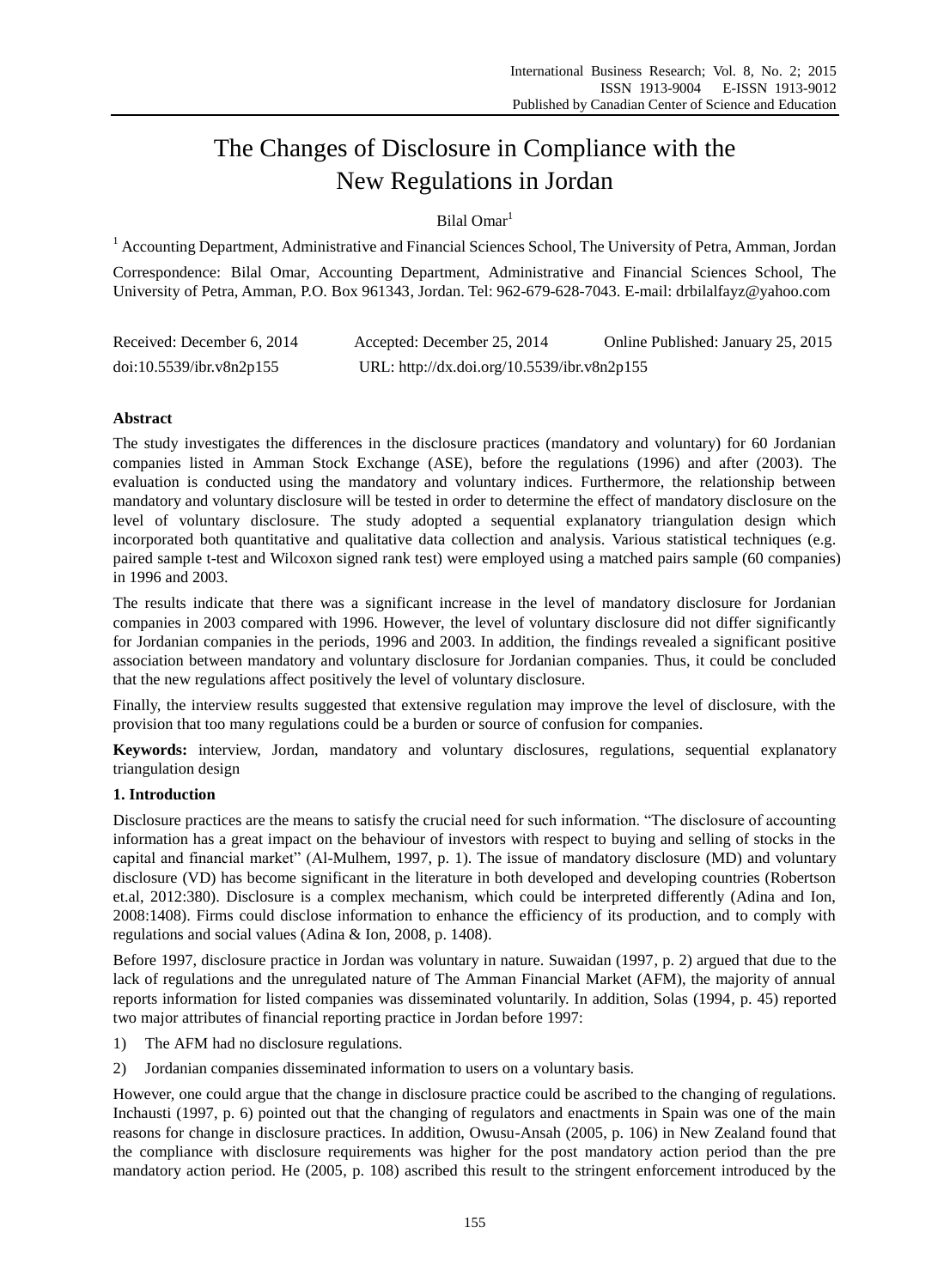regulators. Moreover, Abd-Elsalam (1999) explored the disclosure practices in the Egypt, which has adopted the International Accounting Standards (IASs). She found that disclosure in Egyptian listed companies was greater in 1995 than 1991.

In Jordan, Al-Shiab (2003) examined the compliance with IASs for Jordanian industrial companies over the period 1995–2000. He (2003, p. 280) found that the compliance with IASs was higher for the post mandatory action period (1998–2000) than the pre mandatory action period (1995–1998). Nonetheless, he (2003, p. 280) discovered that there was a drift up (not a jump up as he expected) in the level of disclosure over the period 1995–2000. Furthermore, Al-Akra et al. (2010, p. 170) argued that regulations could be used as an enforcement tool for compliance. They (2010, p. 171) reported that limited studies tested the compliance of MD in developing countries. Hence, a study on the effect of regulations on disclosure in a Middle East country like Jordan, could enhance our understanding about the factors, which influence disclosure practices in these countries (Al-Akra et al., 2010, p. 170).

Furthermore, the interaction between MD and VD should be taken into consideration, when exploring the disclosure behavior for the firm (Omar & Simon, 2011, p. 167). Einhorn (2005, p. 594) argued that most of the studies has explored the VD, as the only available disclosure tool, and has ignored the MD. However, MD could affect the content of VD and could enhance the firm's disclosure strategies (Einhorn, 2005, p. 594).

Hence, this study is concerned with examining the level of mandatory disclosure for Jordanian companies listed in Amman Financial Market (AFM). The study will attempt to reveal whether Jordanian corporations comply with the regulations and enactments, specifically the new ones (e.g. The Temporary Securities Law No.23, 1997). In addition, the study will test the relationship between MD and VD.

# **2. Literature Review**

# *2.1 Benefits and Costs of Regulated Disclosure*

Broberg et al. (2010, p. 352) argued that capital markets influence the extent and content of firms' disclosure. However, there is a trade-off between the benefits and costs of increased disclosure. Therefore, regulating disclosure is expected to provide more benefits than costs and companies may comply with mandatory disclosure.

In addition, Raffournier (1995, p. 261) argued that financial disclosure is being more and more regulated under the law and requirements of many developed countries (e.g. United States, United Kingdom, Germany and France); companies are required to disclose a larger set of information due to the various needs of users. On the other hand, regulation is less effective in developing countries and hence there is a lack of stringent enforcement of financial disclosure, which would enhance its level, in such countries (Ali, Ahmed, & Henry, 2004, p. 183).

The major benefit from mandating disclosure is to protect users from the effect of any information being hidden by managers. Another advantage of mandatory disclosure is that investors rely on regulated information more than any other kind of information (Al-Mulhem, 1997, p. 54). The fairness and reliability of such information encourages companies to comply with requirements. Moreover, El-Gazzar and Fornaro (2012, p. 74) discussed that absence of regulations could increase the tendency for disclosing unfavorable information. Therefore,

*"The aim of mandatory disclosure is to satisfy the users' information needs, ensuring the production quality control through the laws and standards' observance" (Adina & Ion, 2008, p. 1409).* 

Furthermore, Taplin et al. (2002, p. 175) pointed out that enforcement is an essential mechanism to monitor compliance with accounting rules. Indeed, the high level of non-compliance requires a more effective regulatory system, specifically the imposition of sanctions for non-compliance. However, the presence of such regulations does not guarantee compliance (Tsalavoutas, 2011, p. 390). Indeed, the high degree of non-compliance may lead to more governmental intervention in the accounting regulatory process, specifically with compliance to accounting rules (Taplin et al., 2002, p. 175).

# *2.2 The Effect of New Regulations on Financial Disclosure*

Compliance with mandatory disclosure is a more important issue since the release of new regulations. The reason for that is to evaluate whether the new regulations have increased the degree of compliance or not. Walker and Mack (1998, p. 51) argued that the significance of regulation would be assessed by exploring its requirements and whether it led to changes in disclosure practices.

In recent years, a few studies have been conducted in developing countries, which deal with the degree of compliance to mandatory disclosure. In Saudi Arabia, Al-Mulhem (1997) investigated the level of compliance with new statutory requirements. Before 1986, disclosure requirements were limited in the Saudi environment. In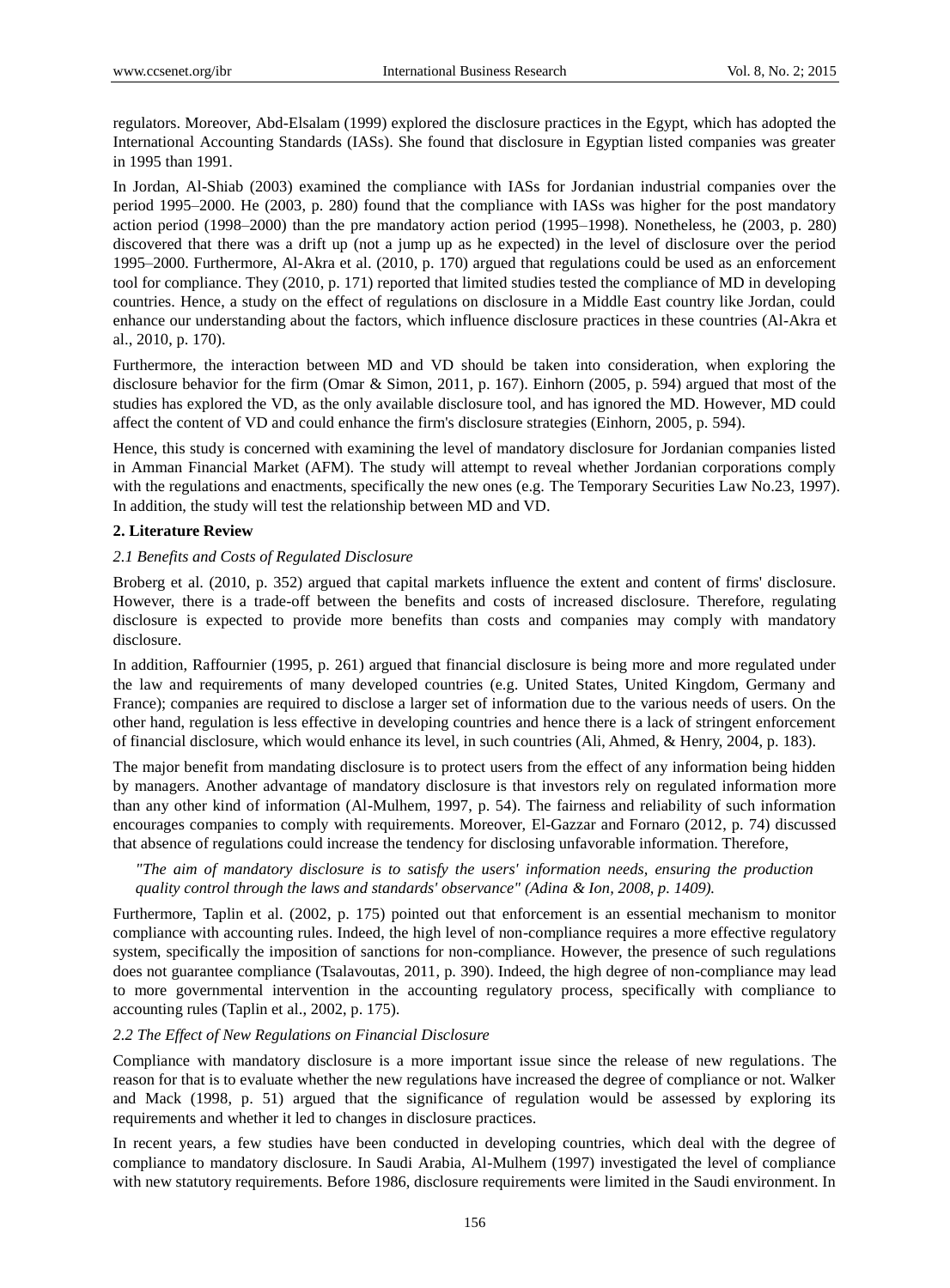1986, a General Presentation and Disclosure Standard (GDPS) was prepared to ensure that companies apply a level of disclosure in their annual reports. After testing the annual reports for 40 corporations, he discovered that none of the Saudi companies examined were fully complying with mandatory disclosure (Al-Mulhem, 1997, p. 279). Moreover, he (1997, p. 259) reported that similar findings on non-compliance with all mandatory disclosure items had been obtained in other studies in developing countries (Wallace, Nigeria, 1988; Tai et al., 1990; Abayo, Tanzania, 1992; Ahmed & Nicholls, Bangladesh, 1994).

Abd-Elsalam (1999, p. 30) argued that before 1991, disclosure by listed firms was low. The situation changed after 1991. A new Capital Market Law was issued in 1992 and the International Accounting Standards (IASs) were mandated in 1993 (Abd-Elsalam, 1999, p. 30). She examined the extent of compliance with the new regulations by using a sample of 20 matched pairs for two periods: before the new regulations (1991), and after the new regulations (1995). The results demonstrated that mandatory disclosure of Egyptian Listed companies had increased significantly in 1995 compared with 1991 (Abd-Elsalam, 1999, p. 253).

Akhtaruddin's study (2005) explored the mandatory disclosure for 94 listed companies in Dhaka Stock Exchange (DSE) in 1999. He (2005, p. 415) found that the extent of mandatory disclosure was poor, with an average 43.53% (the non-compliance level was 56.47%). The minimum score was 17.3% and the maximum was 72.5%, indicating that many companies in Bangladesh did not meet the regulations requirements. Akhtaruddin (2005, p. 416) recommended that in order to improve the disclosure level, an accounting board should be established in order to enforce the requirements of regulations.

Owusu-Ansah and Yeoh (2005) examined the influence of Financial Reporting Act of 1993 (FRA) on the level of compliance with mandatory disclosure for companies in New Zealand. They (2005, p. 95) employed a before and after research design in order to examine the effect of the new regulations. Using different statistical tests, univariate paired t-test revealed that the compliance level for post FRA period (1996–1997) was higher than in the pre FRA period (1992–1993) (Owusu-Ansah & Yeoh, 2005, p. 106). In addition, multivariate analysis indicated that the enactment of the FRA was the reason for the improvement in the disclosure compliance of New Zealand companies.

In Jordan, Suwaidan's (1997) survey was conducted before the release of the new regulations (Temporary Securities Law No.23, 1997) and the important changes in financial reporting standards. Suwaidan (1997, p. 226) explored the disclosure practices for 102 Jordanian listed companies in Amman Financial Market (AFM). He concluded that the level of voluntary disclosure in Jordanian corporate annual reports was low. He expressed that this could be due a lack of disclosure requirements (Suwaidan, 1997, p. 1). The Companies Act 1989 (the primary source of disclosure regulation in Jordan) requires companies to prepare comparative financial statements audited by external auditors. However, it does not explain the shape and the context of those statements (Suwaidan, 1997, p. 2). Therefore, Suwaidan (1997, p. 2) argued that most of the items in the annual reports were disclosed voluntarily.

Al-Shiab (2003) examined the compliance with IASs of Jordanian industrial companies over the period 1995–2000. He constructed a checklist of 273 items containing questions for each IAS. In order to assess the impact of IASs, Al-Shiab (2003, p. 216) selected two periods: the pre mandatory action period (1995–1998) and the post mandatory action period (1998–2000). The findings of this study showed that the compliance with IASs was higher for the post mandatory action period (1998–2000) than the pre-mandatory action period (1995–1998). Nonetheless, Al-Shiab (2003, p. 280) discovered that there was a drift up (not a jump up as he expected) in the level of disclosure over the total period 1995–2000. In addition, the overall disclosure for both periods (pre and post) was low because the regulatory system in Jordan was less effective.

Following from the preceding debate, this research aims to explore the level of compliance with mandatory disclosure due to those new regulations. It was found in some studies that the level of mandatory disclosure has increased since the new regulations were introduced (Ahmed & Nicholls, Bangladesh, 1994; Al-Mulhem, Saudi Arabia, 1997; Abd-Elsalam, Egypt, 1999; Al-Shiab, Jordan, 2003).

Ahmed and Nicholls (1994) and Al-Mulhem (1997) examined compliance with new requirements by testing annual reports for companies after introduction of the new regulations. They did not compare those annual reports with others before the implementation of the new regulations. The reason for that may be the proposition that the issue of obligatory standards aims to increase the level of disclosure. "It is assumed that a high level of compliance with mandatory regulations will exist among corporations because of these reforms" (Al-Mulhem, 1997, p. 182).

In order to present a comprehensive picture about the extent of mandatory disclosure, In Egypt, Abd-Elsalam (1999) employed two samples for two periods. She compared the degree of compliance for both samples for two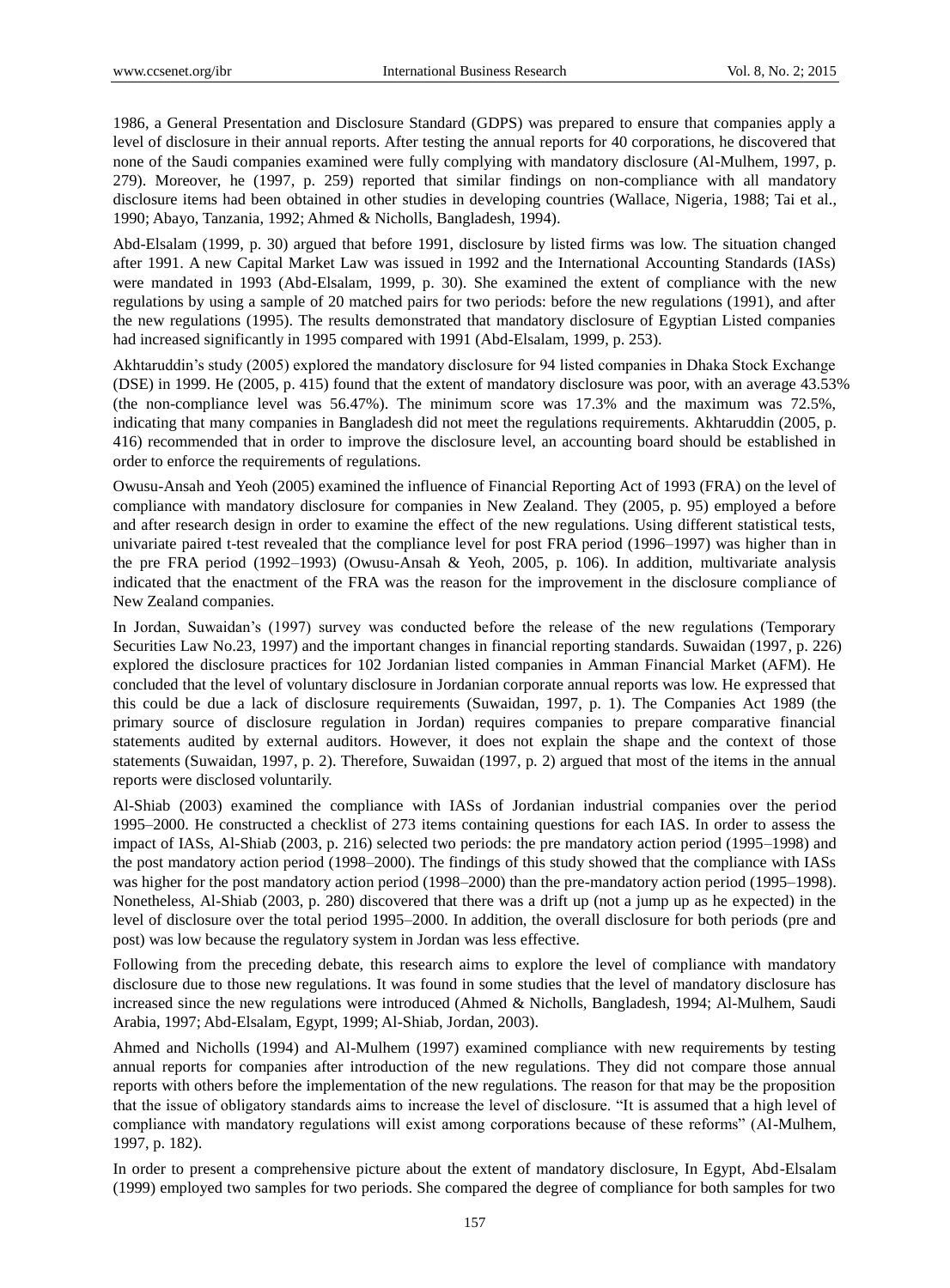different periods: before the new regulations (1991) and after the new regulations (1995) (Abd-Elsalam, 1999, p. 149). In addition, Al-Shiab (2003) examined two periods for two samples: before the enactment of IASs (1995–1998) and after (1998–2000).

This study adopts the second approach (Abd-Elsalam's and Al-Shiab's approach) to assess the degree of compliance with mandatory disclosure. The new enactment in 1997 (Temporary Securities Law, No.23) and the developments of Jordanian Capital Market provide the underpinning for such research. Two periods will be examined: before the new regulations (before 1997) and after.

## *2.3 The Association and Interaction between MD and VD*

The relationship between MD and VD has been investigated in previous studies (i.e. Dye, 1985; Dye, 1986; Naser & Nuseibeh, 2003; Al-Razeen & Karbhari, 2004; Einhorn, 2005; Broberg et al., 2010; Robertson et al., 2012). However, "there is no clear association between these two concepts" (Popova et al., 2013).

Dye (1985, p. 546; 1986, p. 353) argued in modeling the effect of MD requirements on VD. This effect depends whether MD and VD are substitutes or complements. If both of them are substitutes, the increase of MD requirements will decrease the VD. Whereas, if both of them are complements, the increase of MD requirements will increase the VD.

Naser and Nuseibeh (2003, p. 46) tested the relationship among three types of disclosure: MD, VD related to MD (detailed disclosure of MD), and VD. They (2003, p. 46) discovered a positive relationship between MD and VD related to MD. This result could support Dye's (1985, 1986) perspective that MD and VD are complements. On the other hand, Naser and Nuseibeh (2003, p. 60) found no relationship between VD and the other two types of disclosure. They explain such a result by sources of information, which form each type of disclosure. MD and VD related to MD disclosures are taken from financial statements and notes to the accounts, while VD disclosures are derived from the directors' report.

Moreover, a study by Al-Razeen and Karbhari (2004, p. 358) revealed similar results to Naser and Nuseibeh's (2003) study. Indeed, they found that there is no clear pattern of association between MD and VD. Thus, it could be noted that there is a low-coordination between board of directors and the management in preparing the annual reports. The study (2004, p. 358) concluded that most of VD items were found in the directors' report, whereas, the other types of disclosures (MD and VD related to MD) items were found in the financial statements and the notes.

Einhorn (2005, p. 612) argued that most of existing studies do not take into consideration the interaction between MD and VD. He (2005, p. 594) analyzed how MD requirements affect discretionary disclosure strategies of the firm. He found that the likelihood of providing VD by firms is independent on the MD contents. In addition, there is a nonmonotic relationship between the likelihood of VD and the information quality of MD. Moreover, Einhorn (2005, p. 613) concluded that there is a negative relationship between VD and the discretion of MD, and there is a positive relationship between VD and the scope of disclosure requirements.

Broberg et.al (2010, p. 358) tested the relationship between the increased MD and VD content. The results revealed that there is a positive association between increased MD and VD content. In particular, after introducing IAS, the companies disclosed more voluntary information about share related information (Broberg et al., 2010, p. 363).

A recent study by Robertson et.al (2012, p. 382), explored the association between VD related and VD unrelated information on MD. They (2012, p. 386) found that VD related information is positively associated with MD, while VD unrelated information is negatively associated. The findings of this study imply patterns for managers, which enable them to develop disclosure policies (Robertson et al., 2012, p. 386).

# **3. Jordanian Regulatory Environment**

The Securities Exchange Law (SEL) requires companies, whose shares are traded in the stock exchange, to disclose adequate information to the public in order to protect investors and enable them to take the appropriate decisions. The first law in Jordan concerning the financial market was in 1976. AFM Law No.31 for the year 1976 was the basis of establishment of the AFM in Jordan, which started operation in 1978. The AFM Law of 1976 was amended by the AFM Law No 1 1990.

The enactment of the Temporary Securities Law No.23 for the year 1997 was a landmark. Indeed, it was a qualitative leap and a turning point for the Jordanian capital market. The major purpose of this enactment is to restructure and regulate the Jordanian capital market and to achieve transparency in the market in line with international standards (Note 1). There are two main features of this law: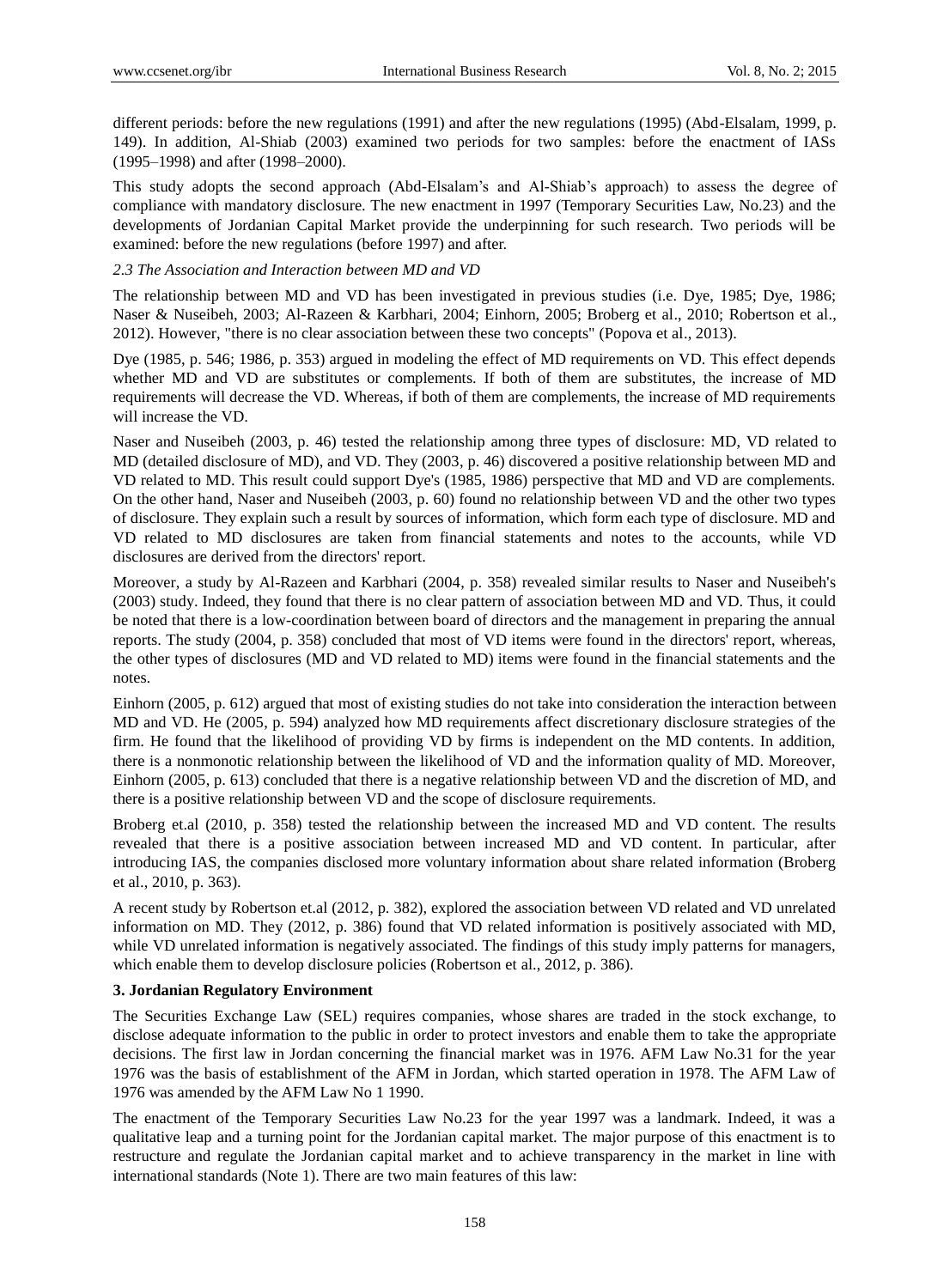1- The establishment of Amman Stock Exchange (ASE) in 1999, as a replacement for AFM. This restructuring leads to the separation of supervisory and legislative role from the executive role. In addition, three independent entities were established, according to this law, instead of AFM: ASE, the Securities Deposity Centre (SDC), which plays the executive role, and Jordan Securities Commission (JSC) which plays the supervisory and legislative role.

2- Directives of Disclosure and Auditing and Accounting Standards (DDAAS).

The major feature of DDAAS is its significant role in determining IASs as the basis of preparation of the financial statements for Jordanian public shareholding companies. Indeed, IASs were applied in Jordan from 1998 under the Securities Law No 23 for 1997.

It is reasonable to think that the Securities Law no.23 for 1997 was the first regulation which specified the disclosure requirements in the annual reports. In addition, the Law was the major vehicle of imposing IASs for Jordanian shareholding companies.

Therefore, this Law is considered to be the first vehicle of mandatory disclosure in Jordan, since disclosure requirements under DDAAS and IASs were mandated by this Law. Before 1997, disclosure practices in Jordan were voluntary in nature, due to the lack of regulations and the unregulated nature of the AFM (Suwaidan, 1997, p. 2).

# *3.1 The Influence of Regulatory Bodies on Disclosure in Jordan*

# 3.1.1 Amman Financial Market (AFM)

The AFM is considered to be a public financial institution with legal, administrative and financial independences from the state. The operations of AFM started on January 1, 1978. The AFM started with 51 listed companies, with a market capitalisation of JD 286 million and trading volume of JD 9.7 million in 1978. In 2012, the number of companies reached 243, the market capitalisation reached JD 19.1 billion with a trading volume of JD 2 billion (Note 2).

One of the fundamental changes in Jordanian capital markets was the restructuring effort, the purpose of which was to separate the supervisory and legislative role from the executive role. Thus, three new institutions were established to replace AFM, as is shown next.

# 3.1.1.1 Amman Stock Exchange (ASE)

The ASE was established on March 11, 1999. The listed companies in the ASE used to be classified into four sectors: banking, insurance, services and industrial (Al-Shiab, 2003, p. 63).

Significant development in ASE started in 2003 (the year of data collected in this study), since the major improvements in the regulatory environment occurred in that year, specifically after the issuance of the Securities Laws 1997 and 2002. "The JSC has enhanced transparency by requiring companies to disclose the information and the significant matters in order to protect the investors" (Al-Khasib, 2004) (Note 3).

# 3.1.1.2 Jordan Securities Commission (JSC)

JSC has a legal personality with financial and administrative autonomy, and is linked directly to the Prime Minister. In addition, various regulations and instructions have been issued under the supervision of JSC. For example, it imposes the IASs and the international auditing standards, which auditors shall follow. The supervision role of JSC aims to protect investors and to ensure the compliance with laws and regulations.

# 3.1.1.3 The Securities Depository Centre (SDC)

The SDC is a non-profit legal entity with financial and administrative autonomy, and managed by the private sector. The SDC is considered to be one of the most important institutions in AFM, as it holds the ownership register of all issued shares.

# **4. Research Methodology**

# *4.1 Triangulation (Mixed Methodology)*

Morse (1991, p. 120) defined methodological triangulation as "the use of at least two methods, usually qualitative and quantitative, to address the same research problem".

Triangulation can be used to overcome the possible bias and deficiencies of a single-method approach (Collis & Hussey, 2003, p. 78).

In this research, the quantitative method is the primary method of research, since it achieves the main objective of the study. Qualitative methods (interviews) are employed in order to provide a more comprehensive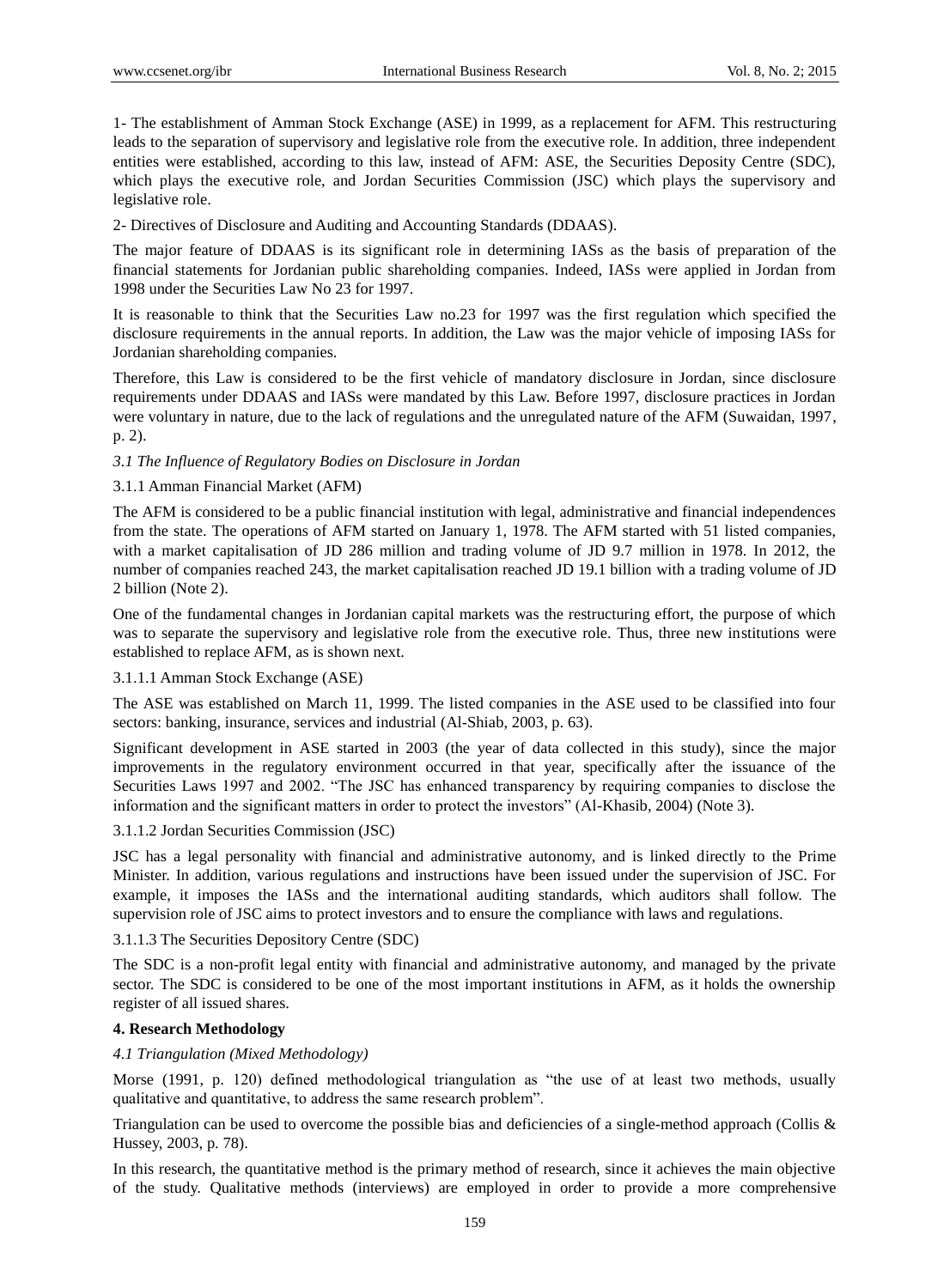perspective and understanding about the research problem. "Even if you have adopted a positivistic approach, you may have collected qualitative data in order to provide richness and give insight to the numerical data" (Collis & Hussey, 2003, p. 254).

Qualitative data were collected by means of semi-structured interviews. The resulting data was analysed using general analytical procedures (The purpose of the interviews was to explain and enhance the understanding of the findings of the quantitative data.) Mixing quantitative and qualitative methods (methodological triangulation) provides a fuller and more comprehensive picture about the study (Neuman, 2006, p. 150). This type of triangulation will be used in this study.

### *4.2 Sample Selection*

Matched annual reports were obtained for 60 companies for the periods before (1996) and after (2003) the issue of The Securities Law No. 23, 1997, when IASs were introduced in Jordan (Note 4). The reason for choosing the year 1996 is because it is the year prior to issue of the Law, while 2003 was chosen since it allows sufficient time for the new regulations to become established and understood by the corporate sector. The industrial and services sectors were chosen in this study since banks and insurance companies are subject to specific and different disclosure requirements (e.g. IAS No.30). The selection of the sample was undertaken in a two-step process:

1- Personal visits were made to the ASE in order to obtain the annual reports for both periods (1996 and 2003). Some companies had merged with others, had been de-listed from the ASE or gone out of business, and thus could not be included in this study. After several visits to the ASE library and to the companies themselves (Note 5) 65 annual reports were obtained for industrial and services companies listed in ASE in the year 1996, and a matching set of their annual reports for the year 2003.

2- From the 65 annual reports, five companies could not be included in the sample. Four of them contained incomplete information, particularly the chairman's report (it contained only the financial statements information); and the financial year for one company (Al-Zay Company) was not at the end of the calendar year. (Note 6).

Thus, 60 companies were the final sample and the annual reports were collected for both periods: 1996 and 2003. This sample contained 38 industrial companies and 22 services companies. The descriptive statistics related to this sample are displayed in Table 1:

|               | 1996       |             |              | 2003           |            |             |               |                |
|---------------|------------|-------------|--------------|----------------|------------|-------------|---------------|----------------|
| Item          | Mean       | Maximum     | Minimum      | Std. deviation | Mean       | Maximum     | Minimum       | Std. deviation |
| Total assets  | 30.374.104 | 390,773,547 | 314.506      | 79.372.966     | 34.427.856 | 342,994,000 | 1,239,430     | 70,335,021     |
| <b>Sales</b>  | 20.946.340 | 493.458.976 | 28.649       | 73.078.824     | 29.547.594 | 793.267.740 | 24.919        | 107,981,409    |
| Capital stock | 7.954.921  | 79,695,000  | 174.500      | 11.944.169     | 11.566.584 | 83.318,000  | 500,000       | 16,178,921     |
| Net income    | 1.359.996  | 34.189.517  | $-4.547.787$ | 4,953,497      | 215,800    | 8.649.50    | $-58,000,000$ | 7,930,533      |

#### Table 1. Descriptive statistics of the matched pairs sample

## *4.3 Construction of Mandatory Disclosure Index*

The disclosure index is an appropriate tool to explore the nature (quality) and the extent (quantity) of disclosure. Marston and Shrives (1991, p. 195) stated that a disclosure index has various functions and purposes. It could be used to determine the extent of disclosure among different companies. In addition, it could be used to show the compliance with regulations (mandatory and voluntary) or it can be employed to measure the level of voluntary disclosure.

For the purpose of this study, a mandatory disclosure index was developed to measure compliance with the new regulations. It consists of 278 items of information.The index was constructed based on the following:

1- The items required by regulations and enactments in Jordan, specifically those mentioned in The Directives of Disclosure and Auditing and Accounting Standards No (1) for 1998 which were published in the Official Gazette on 16th April 1998, and came into effect on 1st September 1998. In addition, the Company Act, 1989; the Audit Law, 1985; the Tax Law, 1985; the Temporary Securities Law No.23, 1997 and Stock Exchange requirements and International Accounting Standards (IASs).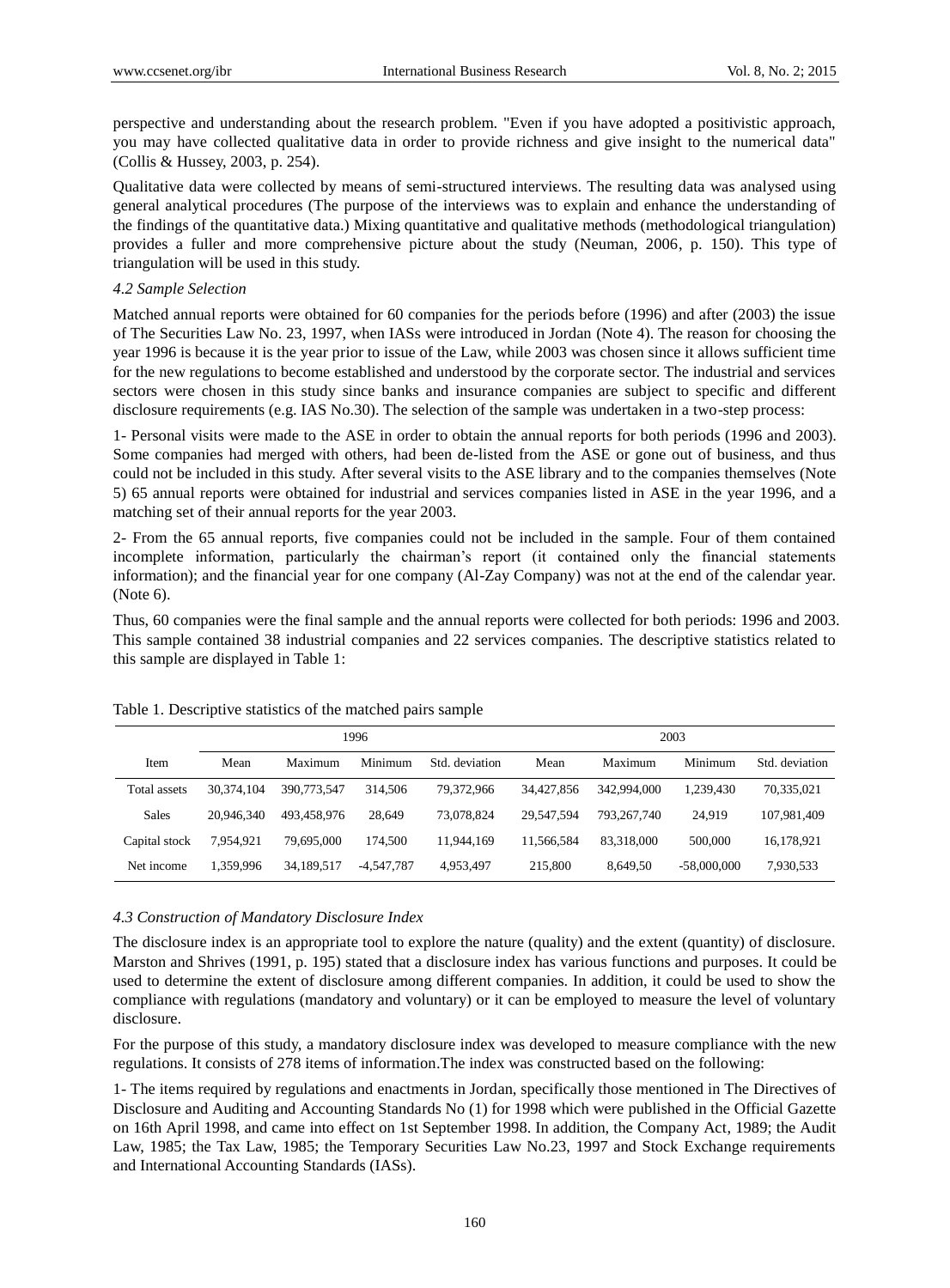2- A review of disclosure literature to identify items relevant to this study (i.e. Buzby, 1975; Firth, 1979; Chow & Boren, 1987; Wallace, 1988; Cooke, 1989; Raffournier, 1995; Hossain, Perera, & Rahman 1995; Abd-Elsalam, 1999; Naser & Nuseibeh, 2003; Khanna, Palepu, & Srinvasan, 2004;), with a focus on the studies which investigated financial disclosure in Jordan ( Al-Issa, 1988; Suwaidan, 1997; Al-Shiab, 2003).

3- Items included in the annual reports issued by Jordanian companies listed in the Amman Financial Market (AFM) which contain, besides the financial statements, various quantitative and qualitative information.

There are two major vehicles for mandatory disclosure in Jordan: The Securities Law No. 23 for the year 1997, and IASs. In addition, Al-Shiab's index (2003) and Abd-Elsalam's index (1999), which covered IASs, were used to support the mandatory index. Other regulations in Jordan which include compulsory disclosure were used.

It should be noted, regarding construction of the disclosure index, that a pilot test of a sample of the annual reports for the year 2003 for Jordanian companies was conducted to ensure the relevance of his index.

Another reason for the importance of the pilot survey is related to the mandatory items, specifically IASs items. Many IASs relate to accounting practices which are uncommon among Jordanian companies, due to the nature of their activities and their accounting systems. In addition, some regulations are inconsistent with these standards. For example, IAS 26: Accounting and Reporting by Retirement benefit plans is not applied by Jordanian companies since accountants are not familiar with this standard and there is a lack of regulations about this issue.

The dichotomous approach was used for scoring the index: 1 point was given for the item if disclosed and 0 point is given for the item if not disclosed. The unweighted approach was employed; since the focus of this study is on the different types of users and the number of items is large (278 items). The main justification for using this approach is to measure the extent of mandatory disclosure and the quantity of information disclosed, instead of measuring the importance of such disclosure. In addition, Hossain and Hammami (2009:259) discussed that using weighted and unweighted scores would make little or no difference on the results. This approach has been employed in several prior studies (i.e. Cooke, 1989; Ahmed & Nicholls, 1994; Raffournier, 1995; Inchausti, 1997; Haniffa & Cooke, 2002; Al-Shiab, 2003; Hossain & Hammami, 2009; Al-Akra et al., 2010; Omar & Simon, 2011; Al-Akra & Hutchinson, 2013; Popova et al., 2013).

The mandatory disclosure (MD) score for a company was calculated as follows:

$$
MD = \sum_{i=1}^{278} j_i/m_j
$$

Where

1 if the item is disclosed  $J=$  $\cup$  0 if the item is not disclosed  $m_i$  = number of items applicable to a company

In addition, the voluntary disclosure (VD) score for a company was calculated as follows:

$$
VD = \sum_{i=1}^{53} j_i/m_j
$$

Where

1 if the item is disclosed  $J=$ 0 if the item is not disclosed  $m<sub>i</sub>$  = number of items applicable to a company

Street and Bryant (2000, p. 315) argued that a review of the entire annual reports could reduce the possibility that companies would be penalised for not disclosing non applicable items.

## **5. Results**

#### *5.1 Descriptive Statistics*

Table 2 shows the mean of mandatory and voluntary disclosure for industry and services companies for both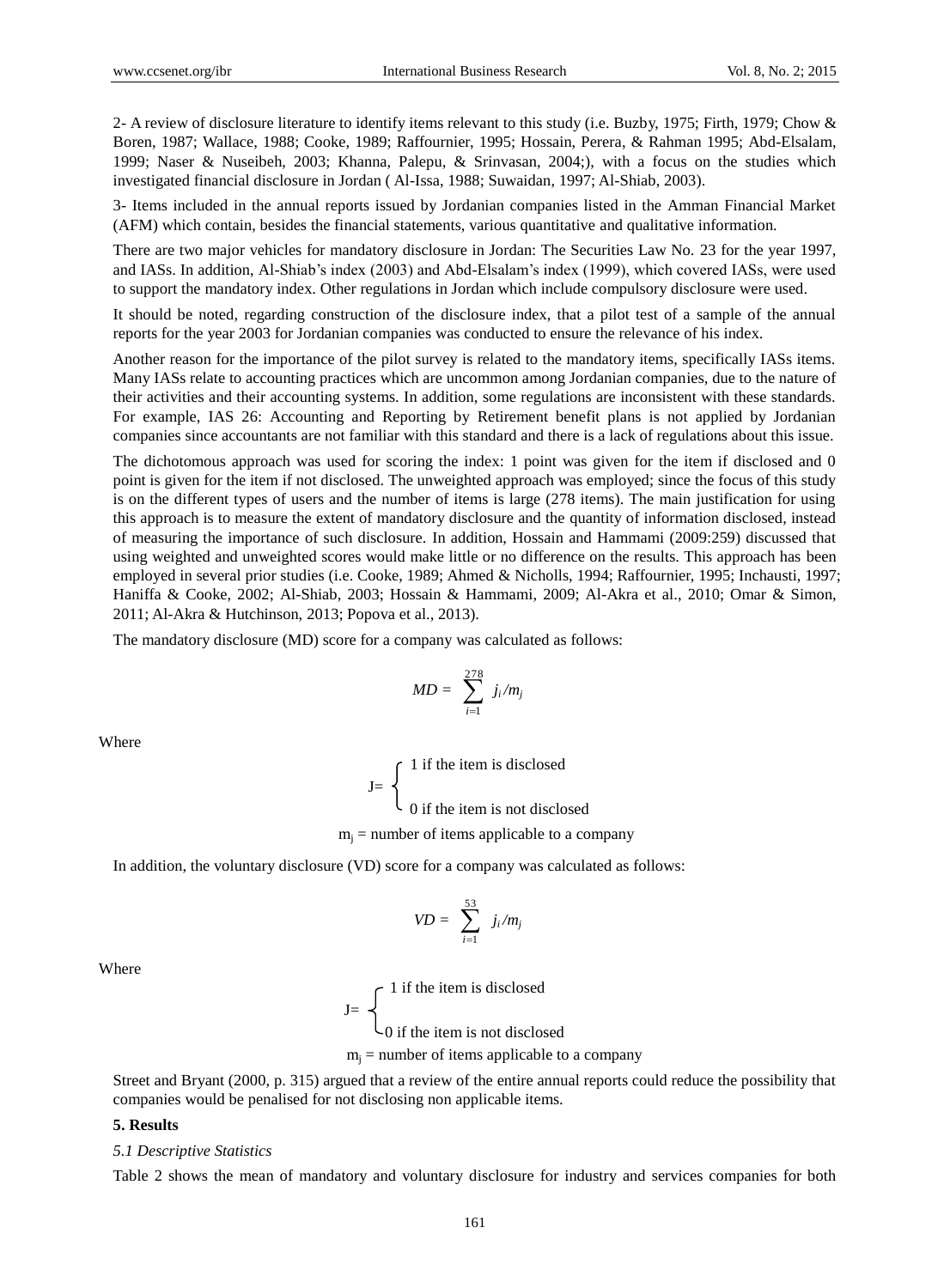periods: 1996 and 2003.

|          |    | Companies | Mandatory disclosure mean |         | Voluntary disclosure mean |          |         |               |
|----------|----|-----------|---------------------------|---------|---------------------------|----------|---------|---------------|
| Sector   | No | $\%$      | 1996 (%)                  | 2003(%) | Change $(\%)$             | 1996 (%) | 2003(%) | Change $(\%)$ |
| Services | 22 | 36.66     | 64.53                     | 81.16   | $+16.63$                  | 32.10    | 35.47   | $+3.37$       |
| Industry | 38 | 63.33     | 68.19                     | 85.35   | $+17.16$                  | 33.51    | 36.62   | $+3.11$       |

Table 2. The mean of Mandatory and Voluntary disclosure level for services and industries companies for both periods: 1996 and 2003

The table above shows that the mean of mandatory and voluntary disclosure was greater for industrial companies than services companies for periods, 1996 and 2003. As regards the mean of mandatory disclosure level, the mean increased for both sectors from 1996 to 2003 (16.63% and 17.16% respectively). Voluntary disclosure level increase for both sectors from 1996 to 2003 (3.37% and 3.11% respectively). While the mean of mandatory disclosure level change was greater for industrial companies than services ones, the mean of voluntary disclosure level change was greater for services companies than industrial ones.

#### *5.2 The Change in Disclosure Practices for Periods, 1996 and 2003*

Table 3 summarizes the descriptive statistics of the two indices: mandatory disclosure (MD) and voluntary disclosure (VD) for the 60 companies in the periods, 1996 and 2003.

Table 3. Descriptive statistics to the two indices: Mandatory disclosure and Voluntary disclosure for periods, 1996 and 2003

|                    | Mandatory disclosure |       |                   | Voluntary disclosure |       |                   |
|--------------------|----------------------|-------|-------------------|----------------------|-------|-------------------|
|                    | 1996                 | 2003  | Change $(\pm \%)$ | 1996                 | 2003  | Change $(\pm \%)$ |
| Mean $(\%)$        | 66.85                | 83.16 | $+16.31$          | 32.99                | 36.20 | $+3.21$           |
| Maximum (%)        | 79.85                | 93.75 | $+13.90$          | 65.38                | 70.59 | $+5.21$           |
| Minimum $(\%)$     | 52.73                | 63.87 | $+11.14$          | 14.00                | 10.00 | $-4.00$           |
| Std. deviation (%) | 5.68                 | 5.55  | $-0.13$           | 9.59                 | 12.90 | $+3.31$           |

As seen from the table above, there was an increase in the mean of all two indices. The largest increase was for the mandatory disclosure index  $(+16.31)$ , while the voluntary disclosure index mean increased slightly  $(+3.21\%)$ from 32.99% in 1996 to 36.20% in 2003. The increase in the maximum score for the two indices, was higher for the mandatory index  $(+13.90)$ , than the voluntary index  $(+5.21\%)$ .

Similarly, the minimum score increased for the mandatory index (+11.14) more than voluntary index which decreased from 14% to 10%.

These results illustrate that the level of disclosure has increased in 2003 compared with 1996. The new regulations (i.e. Securities Law No.23 for the year 1997) could be the reason for this increase, particularly as the case of greatest increase was mandatory disclosure. Therefore, further analysis of the extent of mandatory disclosure was conducted as shown in the next table.

Table 4. Extent of mandatory disclosure according to DDAAS requirements, IASs requirements and DDAAS+IASs requirements

|                    | <b>DDAAS</b> |        |                   | <b>IASs</b> |       |                   | DDAAS+IASs |           |                   |
|--------------------|--------------|--------|-------------------|-------------|-------|-------------------|------------|-----------|-------------------|
|                    | 1996         | 2003   | Change $(\pm \%)$ | 1996        | 2003  | Change $(\pm \%)$ | 1996       | 2003      | Change $(\pm \%)$ |
| Mean $(\%)$        | 59.91        | 85.47  | $+25.56$          | 69.24       | 82.56 | $+13.32$          | 60.07      | 91.56     | $+31.49$          |
| Maximum $(\%)$     | 82.61        | 100.00 | $+17.39$          | 79.00       | 92.63 | $+13.63$          | 81.82      | $+100.00$ | $+18.81$          |
| Minimum $(\%)$     | 31.82        | 29.17  | $-2.65$           | 53.75       | 68.35 | $+14.60$          | 44.44      | 50.00     | $+5.56$           |
| Std. deviation (%) | 9.81         | 12.80  | $+2.99$           | 6.03        | 5.53  | $-0.50$           | 8.06       | 12.64     | $+4.58$           |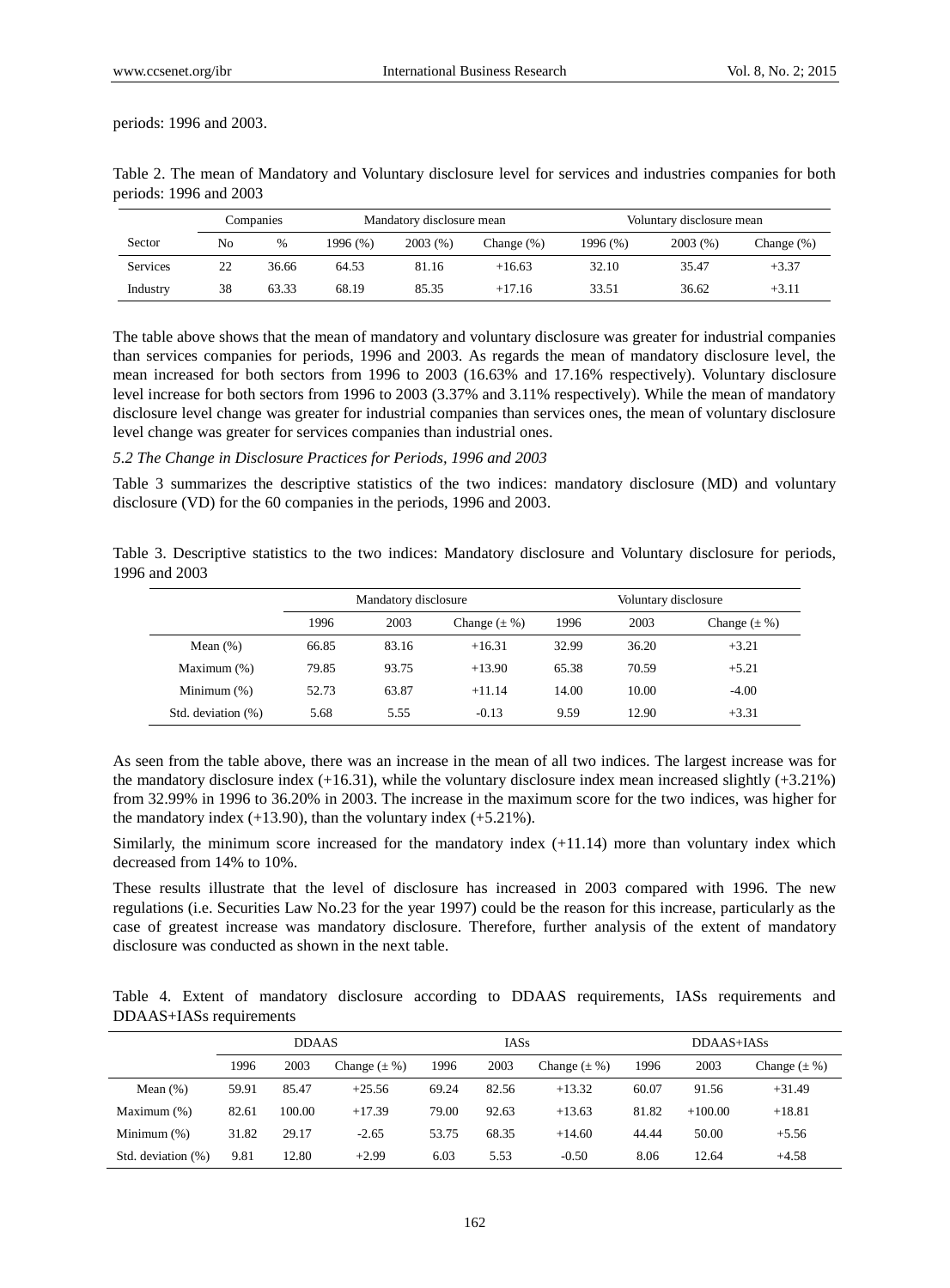The table shows that the level of compliance with mandatory disclosure regulations (DDAAS, IASs and DDAAS+IASs) increased significantly in 2003 compared to 1996. The greatest increase in the mean was related to DDAAS+IASs regulations (+31.49%).

In addition, the mean of the DDAAS regulation increased by 25.56%, and that of IASs increased by 13.32%. Moreover, in 2003 (the post-regulation period), there was full compliance with DDAAS and DDAAS+IASs regulations among Jordanian companies (see Table 3). However, no company (of the 60 sampled) was found to be fully-compliant with IASs regulation (the maximum was 92.63%). Nevertheless, this is an improvement over 1996, when no company fully complied with the regulations, and the maximum scores were 82.61%, 79% and 81.82% for DDAAS, IASs and DDAAS+IASs respectively.

The evidence seems to indicate that the level of disclosure has been improved for Jordanian companies, since the enactment of the new regulations (i.e. Sec Law No.23 for the year 1997). DDAAS are mentioned clearly in the annual reports for the year 2003 according to Securities Law No.23 for the year 1997 (Note 7). Meanwhile these requirements were voluntarily disclosed by the companies in 1996. Thus, the level of DDAAS disclosure in 2003 was more than the level in 1996 (see Table 4). In addition, IASs were applied in Jordan from 1998 under the Securities Law No.23 for the year 1997 (Note 8), although, Jordanian companies were voluntarily disclosing IASs in their annual reports in 1996 (the mean of IASs in 1996 was 69%). Nonetheless, the response to the mandating of IASs was positive, leading to an increased level of compliance for IASs to 83% in 2003. Moreover, the items which were required by more than one regulation (DDAAS+IASs) had the highest degree of compliance by Jordanian companies in 2003. The average of DDAAS+IASs regulation disclosure was 91%. Hence, it could be inferred that more regulations (e.g. stock exchange and IASs regulations) could increase the level of compliance, since the control over non-compliance will be more effective.

Comparing with previous studies, Owusu-Ansah and Yeoh (2005) discovered that the compliance level for post Financial Reporting Act of 1993 (FRA) period was higher than those in the pre-FRA period in New Zealand. In Egypt, Abd-Elsalam (1999) found that the level of disclosure for Egyptian listed companies increased significantly in 1995 (post-period) compared to 1991 (pre-period).

In Jordan, Al-Shiab (2003) found that the compliance with IASs was higher for the post mandatory action period (1998–2000) than the pre mandatory action period (1995–1998). Nonetheless, he (2003, p. 280) concluded that there was a drift up (not a jump up as he expected) in the level of disclosure over the period 1995–2000. In addition, he found that the disclosure level was quite low for both periods because the regulation system in Jordan was not efficient enough to impose the requirements.

In this study, the response to mandatory requirements was greater than reported by other studies in Jordan, since the level of compliance with each mandatory regulation was high, as seen in Table 3. Therefore, it is reasonable to think that the regulations in Jordan play a vital role in increasing the level of disclosure.

*5.3 Testing the Differences in the Disclosure Indices for both Periods, 1996 and 2003* 

|        |         | No | Mean $(\%)$ | Std. deviation (%) | Std. error mean (%) |
|--------|---------|----|-------------|--------------------|---------------------|
| Pair 1 | MD 1996 | 60 | 66.85       | 5.08               | 0.73                |
|        | MD 2003 | 60 | 83.81       | 5.55               | 0.71                |

Table 5. Paired samples statistics for MD 1996 and MD 2003

#### Table 6. Paired sample test for MD 1996 and MD 2003

|        |         | Paired difference mean (%) | Std. deviation (%) |           | df | $Sig(2-tailed)$ |
|--------|---------|----------------------------|--------------------|-----------|----|-----------------|
| Pair 1 | MD 1996 |                            |                    |           |    |                 |
|        | MD 2003 | $-16.96$                   | 5.31               | $-24.702$ | 59 | 0.000           |

Table 5 reveals that there was a significant difference in the extent of mandatory disclosure for Jordanian companies for the two periods, 1996 and 2003, since the significance value is less than 5% (p= 0.000). In addition, Table 5 illustrates that the mean score for MD in 2003 was higher than the mean score for MD in 1996 (83.85>66.85). Therefore, the evidence seems to indicate that the mandatory disclosure level had increased in 2003 compared to 1996.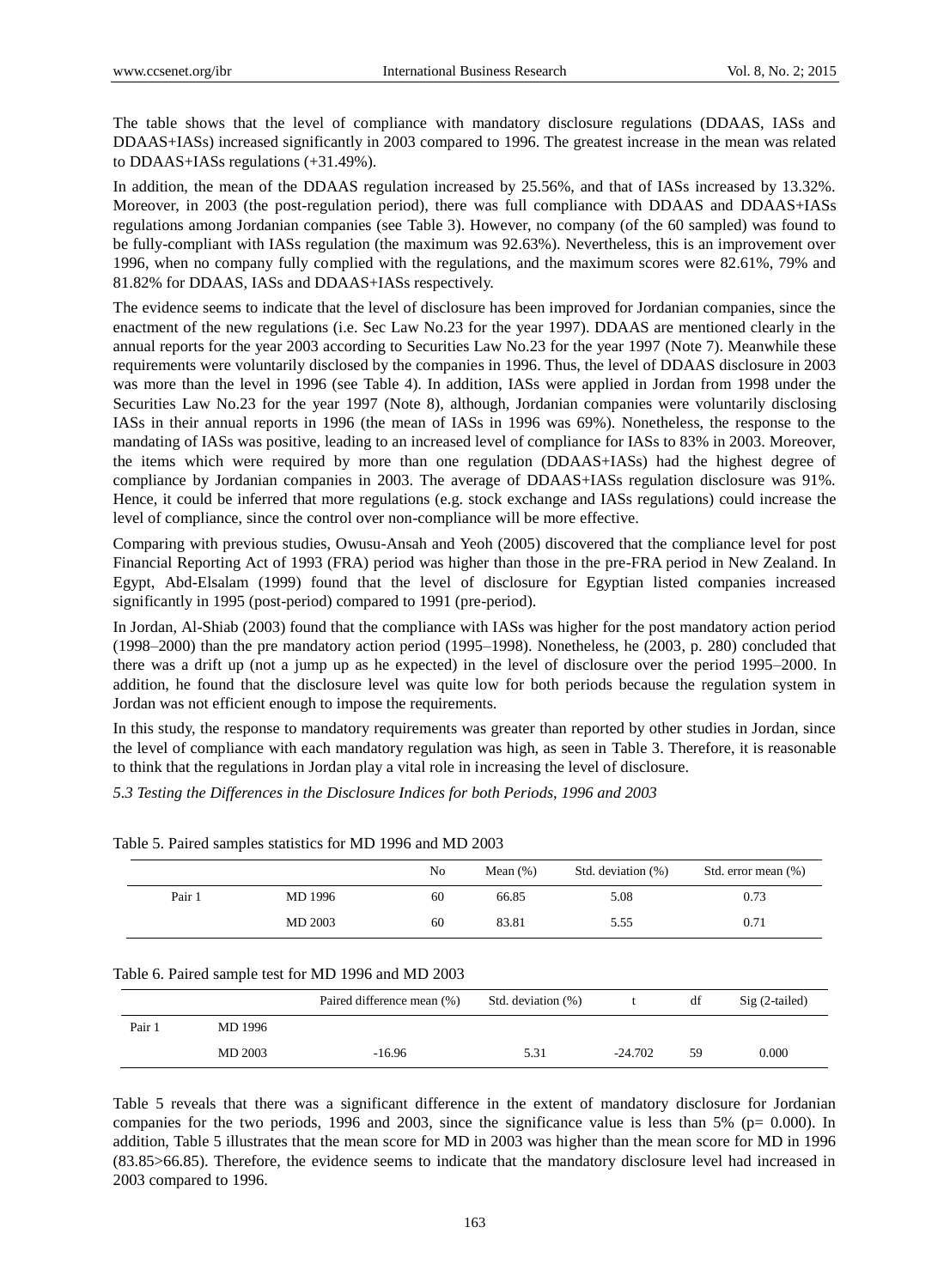Furthermore, the previous results are supported by Wilcoxon signed rank as shown in the following tables:

|                 |                | N              | Mean rank | Sum of ranks |
|-----------------|----------------|----------------|-----------|--------------|
|                 | Negative ranks | $\overline{0}$ | 30.50     | 0.00         |
| MD 1996-MD 2003 | Positive ranks | 60             |           | 1830.00      |
|                 | <b>Ties</b>    | $\theta$       |           |              |
|                 | Total          | 60             |           |              |

## Table 7. Ranks for MD 1996 and MD 2003

#### Table 8. Test statistics for MD 1996 and MD 2003

|                      | AD 1996-AD 2003 |
|----------------------|-----------------|
|                      | $-6.736$        |
| Asymp.Sig (2-tailed) | 0.000           |

As shown in Table 7, all the companies (60) had positive scores, which indicates that the level of disclosure for the whole sample in 2003 was higher than the level in 1996. The negative Z score in Table 8 (-6.736) indicates that there was a significant increase in the level of mandatory disclosure in 2003 compared to 1996 ( $p = 0.000$ ). Thus, the results in both tests (parametric and non-parametric) are similar.

The mandatory disclosure index (MD) comprises three partial indices according to the regulations: DDAAS index, IASs index and DDAAS+IASs index. The change in the level of each index was examined for the periods, 1996 and 2003, in order to determine the impact of each regulation on the level of mandatory disclosure. The following analyses will explain the outcomes.

## Table 9. Ranks for DDAAS, IASs and DDAAS+IASs indices in periods, 1996 and 2003

|                                   |                | N                | Mean rank | Sum of ranks |
|-----------------------------------|----------------|------------------|-----------|--------------|
| DDAAS 1996-DDAAS 2003             | Negative ranks | $\overline{4}$   | 17.50     | 46.00        |
|                                   | Positive ranks | 56               | 31.86     | 1784.00      |
|                                   | <b>Ties</b>    | $\mathbf{0}$     |           |              |
|                                   | Total          | 60               |           |              |
| IASs 1996-IASs 2003               | Negative ranks | $\mathbf{0}$     | 0.00      | 0.00         |
|                                   | Positive ranks | 60               | 30.50     | 1830.00      |
|                                   | <b>Ties</b>    | $\boldsymbol{0}$ |           |              |
|                                   | Total          | 60               |           |              |
| DDAAS+IASs 1996 - DDAAS+IASs 2003 | Negative ranks | $\mathbf{1}$     | 4.00      | 4.00         |
|                                   | Positive ranks | 59               | 30.59     | 1826.00      |
|                                   | <b>Ties</b>    | $\mathbf{0}$     |           |              |
|                                   | Total          | 60               |           |              |

#### Table 10. Test of statistics for DDAAS, IASS and DDAAS+IASs indices in 1996 and 2003

|                      | DDAAS 1996-DDAAS 2003 | IASs 1996-IASs 2003 | DDAAS+IASs 1996-DDAAS+IASs 2003 |
|----------------------|-----------------------|---------------------|---------------------------------|
|                      | $-6.736$              | -6.398              | $-6.712$                        |
| Asymp.Sig (2-tailed) | 0.000                 | 0.000               | 0.000                           |

Table 9 displays the positive and negative rank scores for each index. Positive ranks reveal that the score for each regulation index (DDAAS, IASs and DDAAS+IASs) in 2003 is higher than in 1996, while negative rank scores mean that scores were higher in 1996 than 2003. Therefore, for the DDAAS index, 56 companies (93%) disclosed more DDAAS information in 2003 than in 1996. In addition, all the companies (60) disclosed more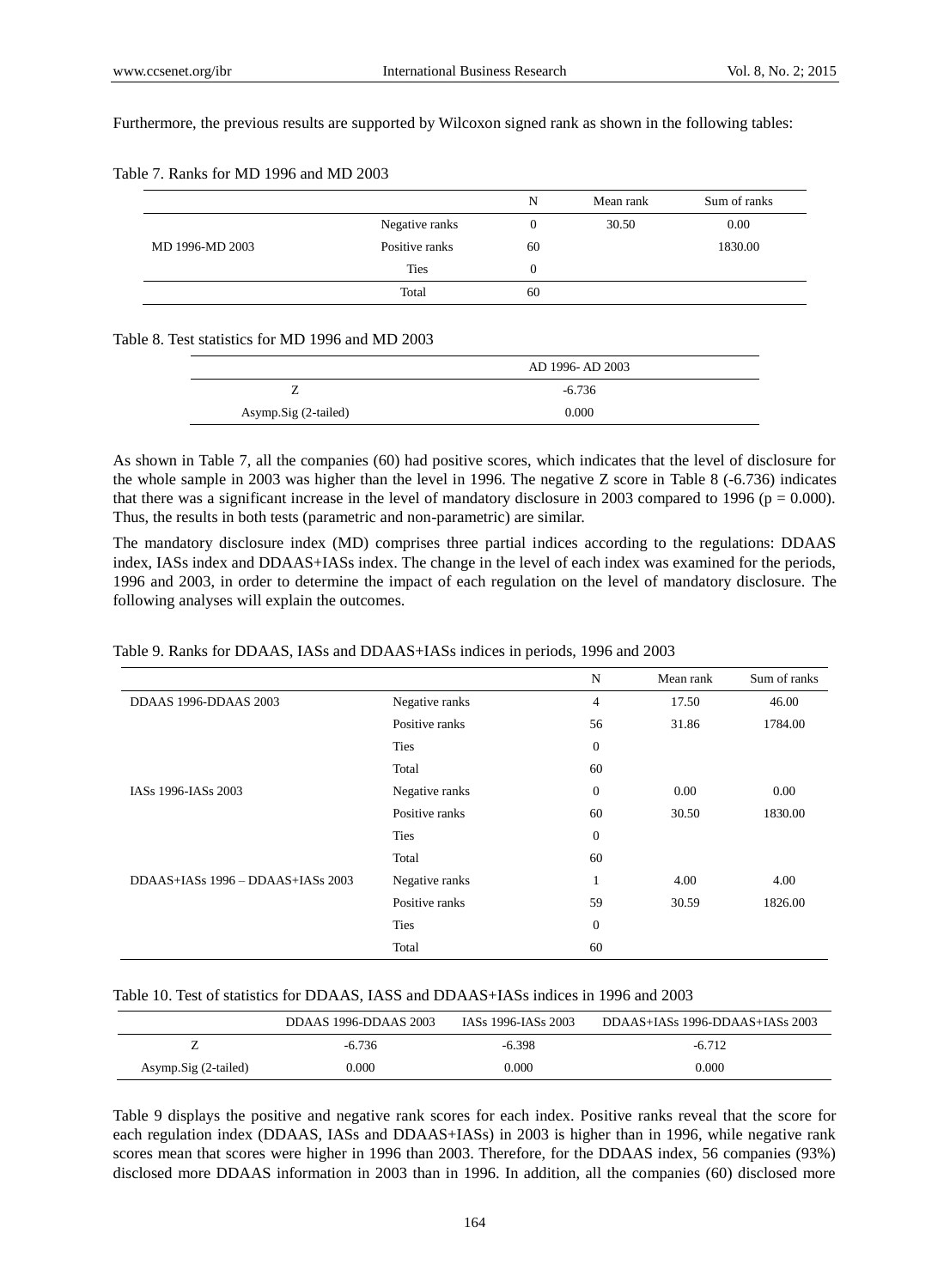IASs information in 2003 than in 1996. Just one company disclosed more DDAAS+IASs information in 1996 than in 2003, while the other companies (59) disclosed more of such information in 2003 than in 1996.

Furthermore, Z scores were negative for the three indices as shown in Table 10 (-6.736, -6.398, -6.712 for DDAAS, IASs and DDAAS+IASs respectively), with a significance value less than 5% for all three indices (p =0.000 for each index). Therefore, it can be concluded that there was a significant increase in the level of mandatory disclosure under each regulation (DDAAS, IASs and DDAAS+IASs) in 2003 compared to 1996. In other words, Jordanian companies seem to comply with regulations, specifically the new ones (i.e. Temporary Securities Law No.23 for the year 1997), in their annual reports.

In summary, the new regulations in Jordan have played a significant role in improving the level of mandatory disclosure in the annual reports for Jordanian companies. This is consistent with Tower, Hancock and Taplin's (1999:295) argument that accounting standards can help the preparation of financial statements by mandating a certain format of presentation, requiring explicing measurement techniques, ensuring an increasing in the disclosure level and requiring that additional information is disclosed.

5.3.3 Testing the Differences in the Voluntary Index (VD) in 1996 and 2003

Table 11. Ranks for VD 1996 and VD 2003

|                 |                | N  | Mean rank | Sum of ranks |
|-----------------|----------------|----|-----------|--------------|
| VD 1996-VD 2003 | Negative ranks | 20 | 28.57     | 1057.00      |
|                 | Positive ranks | 37 | 29.80     | 596.00       |
|                 | <b>Ties</b>    | 3  |           |              |
|                 | Total          | 60 |           |              |

Table 12. Test statistics for VD 1996 and VD 2003

|                      | VD 1996- VD 2003 |  |  |
|----------------------|------------------|--|--|
|                      | $-1.831$         |  |  |
| Asymp.Sig (2-tailed) | 0.067            |  |  |

The first table reveals that the number of companies which disclosed more voluntary information in 2003 than in 1996 was 37 (positive ranks). Meanwhile, the number of companies which disclosed more voluntary information in 1996 than in 2003 was 20 companies (negative ranks). Three companies disclosed the same level of voluntary information in periods, 1996 and 2003.

The second table shows that there is no statistically significant difference in the level of VD for the periods, 1996 and 2003, since the significance value is more than  $5\%$  (p= 0.067). Hence, the level of voluntary disclosure for the sample of 60 companies did not differ significantly in 2003 compared to 1996.

As noticed in Table 3, the mean voluntary disclosure level had increased slightly from 33% in 1996 to 36% in 2003 for the 60 Jordanian companies. Comparing with previous studies in Jordan, the level of voluntary disclosure was slightly lower than the level of voluntary disclosure in Al-Issa (1988) and Suwaidan (1997) (44% and 39% respectively). Therefore, although the level of mandatory disclosure has increased significantly, there are incentives for voluntary disclosure in Jordan. The effect of mandatory disclosure on voluntary disclosure depends on whether mandatory and voluntary disclosures are substitutes or complements. The next discussion will highlight the effect of mandatory disclosure on voluntary disclosure.

*5.4 Testing the Relationship between Mandatory Disclosure and Voluntary Disclosure*

Table 13. Kendall's tau and Spearman's rank correlation results for the relationship between MD 2003 and VD 2003

| Test                              | <b>Correlation Coefficient</b> | $Sig. (2-tailed)$ | No. of companies |
|-----------------------------------|--------------------------------|-------------------|------------------|
| Kendall's tau                     | 0.338                          | 0.000             | 60               |
| Spearman's rank correlation (rho) | 0.461                          | 0.000             | 60               |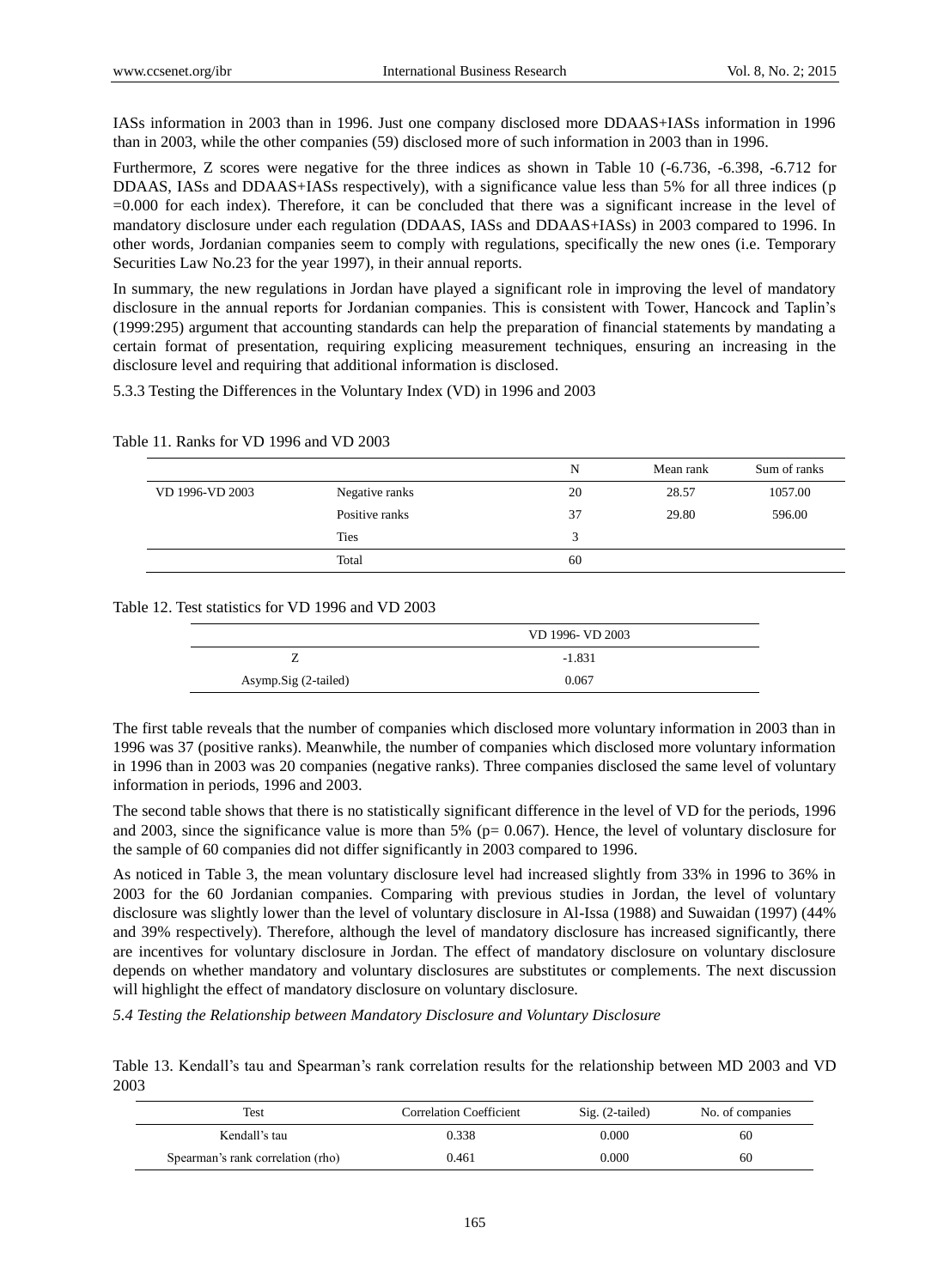The results of both tests reveal a high significant positive relationship between mandatory and voluntary disclosure for the year 2003 (the significance value is less than 0.01). It may be that mandatory disclosure had a positive influence on the level of voluntary disclosure for Jordanian companies. In other words, the increase in the level of mandatory disclosure encouraged an increase in voluntary disclosure.

This result supports the perspective of Naser and Nuseibeh (2003, p. 57), who found a positive and significant association between mandatory and voluntary disclosure. In addition, this result agrees with Dye's (1985:548) argument that mandatory disclosure complements voluntary disclosure.

Moreover, the previous studies in Jordan related to the level of voluntary disclosure were conducted before the new regulations (i.e. Securities Law No.23 for the year 1997). Therefore, their type of disclosure was voluntary by nature. It should be noted that many of the voluntary items that were investigated in previous studies have become mandatory through the new regulations in 1998.

## *5.5 Interview Results*

The researcher conducted five interviews with two regulators, two auditors and one financial analyst. The interview questions were designed in accordance with the results of the quantitative data analysis. The purpose of these questions was to enhance our understanding concerning the findings of the quantitative analysis, since the approach applied in this research was a sequential approach in accordance with general analytical procedures, as explained in Section 4.1 in the research methodology. The generalizations which could be concluded from the interview data are summarized as follows:

## 5.5.1 Mandatory Disclosure (MD)

## **A- MD Level**

The level of MD (82%) is good, but the respondents expected a higher level (90% or 95%). The penalties are the main factor contributing to this level, although they did not exist in 2003. Thus, the level of MD could reach 95% nowadays, since penalties are imposed on companies.

## **B- DDAAS, IASs and DDAAS+IASs**

## **- Compliance**

The compliance with DDAAS requirements and with IASs requirements is similar because the JSC ensures that the compliance should be for all requirements. Compliance with IASs came before compliance with DDAAS, since IASs was applied in Jordan in 1984 by the Companies Act.

### **- IASs**

Auditors indicated that the compliance with IASs is restricted to the Big Four audit companies for the following reasons:

A- It is required by many regulators, such as: the Companies Act, JSC and other regulations.

B- They are controlled by the main audit offices, which ensure that these audit companies apply IASs when preparing the financial statements.

In summary, JSC's role of ensuring that the compliance with both DDAAS and IASS is illustrated in the next figure.



Figure 1. JSC role as regards DDAAS and IASs compliance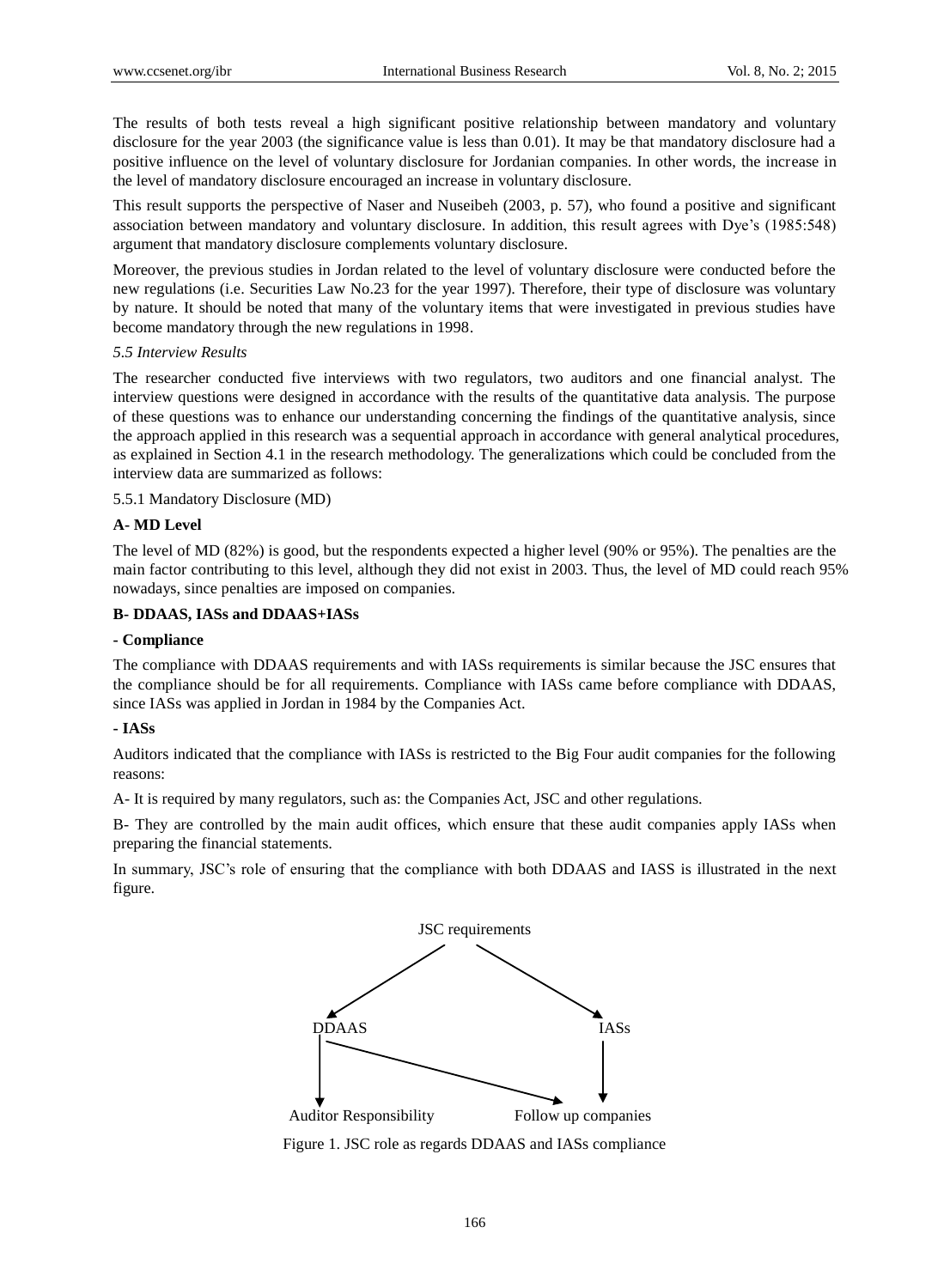## **- DDAAS + IASs**

There were different views among interviewees about the effect of many regulations on the compliance level. These views are shown in the next table:

| Interviewee | Group                    | <b>Positive Effect</b> | No Effect  |
|-------------|--------------------------|------------------------|------------|
| Rababaa     | Regulators               | N                      |            |
| Al-Hadidi   | Regulators               | N                      |            |
| Hammoda     | Auditors                 |                        | $\sqrt{ }$ |
| Samara      | Auditors                 | V                      |            |
| Abu-Oalbin  | <b>Financial Analyst</b> |                        | $\sqrt{ }$ |

Table 14. Views about the effect of many regulations on the compliance level

Supporters of a positive effect argued that companies pay more attention to items, which are required by more than one regulator. However, there are limits to their support, since too many regulations could burden and confuse companies.

On the other hand, those who thought there is no effect pointed out that regulations are similar and JSC regulations are drawn from IASs, but in a different frame. In addition, the most appropriate solution to increase compliance is not by imposing more regulations, but by training the regulators themselves to be capable of analysing and imposing such regulations.

5.5.2 Voluntary Disclosure (VD) and Its Relationship with Mandatory Disclosure

The extent of voluntary disclosure depends on two major things: the company's management and the company's culture and awareness. Company awareness towards mandatory items is more than for voluntary items, since it is required by regulations. The next table illustrates the different views about the effect of MD (regulations) on VD:

| Interviewee | Group                    | <b>Positive Effect</b> | No Effect |
|-------------|--------------------------|------------------------|-----------|
| Rababaa     | Regulators               |                        |           |
| Al-Hadidi   | Regulators               | N                      |           |
| Hammoda     | Auditors                 | N                      |           |
| Samara      | Auditors                 |                        |           |
| Abu-Oalbin  | <b>Financial Analyst</b> |                        |           |

Table 15. Views about the effect of MD on VD

However, there should be a balance between MD and VD. In other words, VD should remain and if the JSC discovers that one or more voluntary item has become essential, it should make it mandatory. An example of VD in Jordan is ratios, which should be reviewed regularly in order to mandate more ratios, which are beneficial for decision making. Finally, companies disclose voluntary information in order to distinguish themselves (signalling theory).

## **6. Discussing the Conclusion Results**

This study has investigated the differences in the disclosure practices (aggregate, mandatory and voluntary) for 60 Jordanian annual reports, before the regulations (1996) and after (2003). The results indicate that there was a significant increase in the level of aggregate and mandatory disclosure for Jordanian companies in 2003 compared with 1996. However, the level of voluntary disclosure did not differ significantly for Jordanian companies in the periods, 1996 and 2003. Interviewees ascribed the increase in the disclosure level in Jordan to the development of new regulations, the existence of the JSC, the development of a disclosure culture and awareness, the penalties for non-disclosure and the development of the capital market.

Further analysis of the mandatory disclosure level reveals that Jordanian companies complied with DDAAS+IASs regulations more than each one of them separately. Moreover, the level of compliance with IASs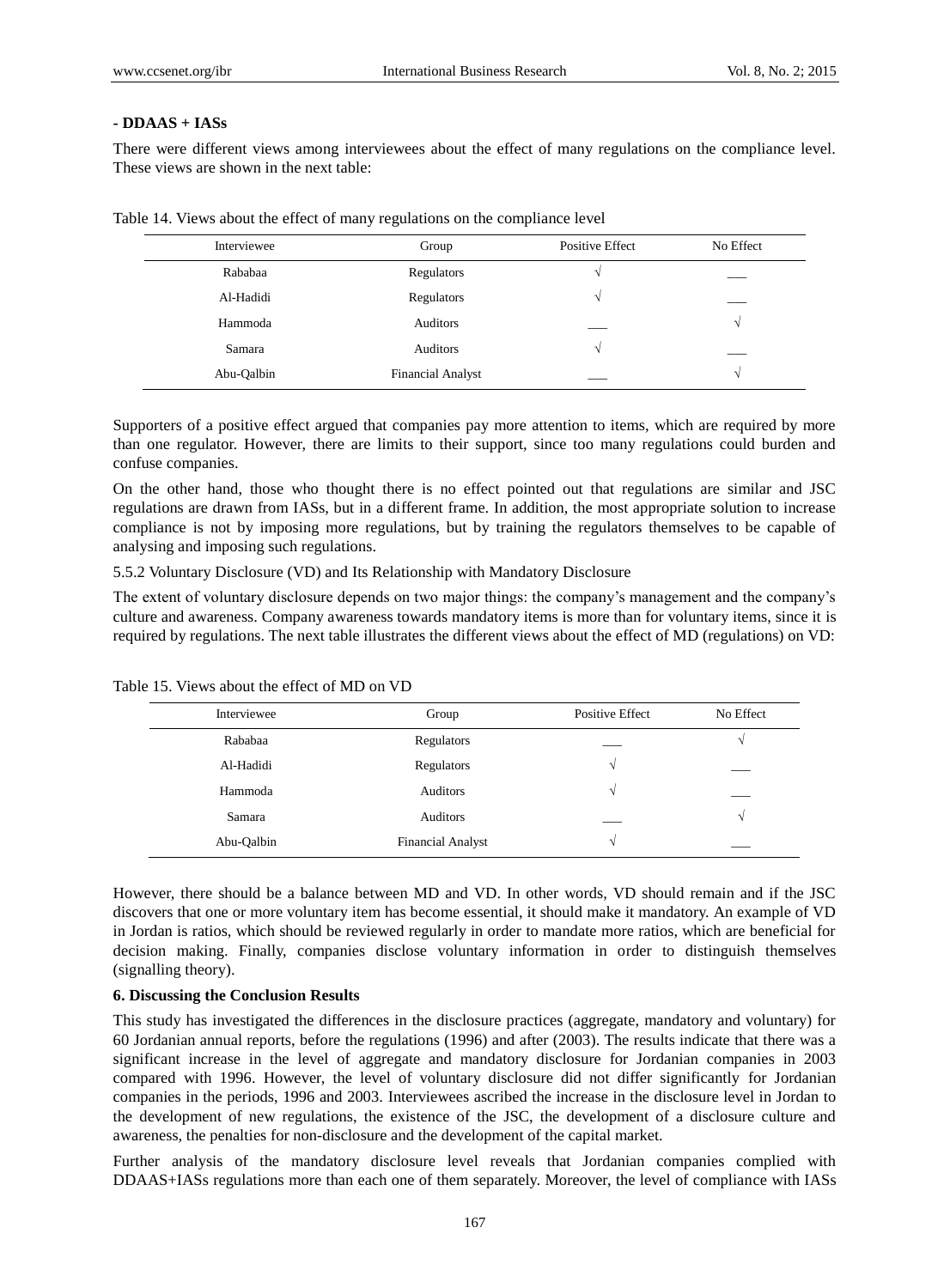was increased from 1996 to 2003. The interview results suggested that extensive regulation may improve the level of disclosure, with the provision that too many regulations could be a burden or source of confusion for companies. Thus, it was suggested that the JSC should review every item carefully before imposing more than one regulation on it. In addition, unifying these regulations into one disclosure law was thought to be worth pursuing, although there are some difficulties.

The relationship between mandatory and voluntary disclosure was examined in order to indicate the impact of the new regulations on the voluntary disclosure level. The findings revealed a significant positive association between mandatory and voluntary disclosure for Jordanian companies. Thus, it could be concluded that the new regulations affect positively the level of voluntary disclosure. This finding supports Dye's (1985) perspective that mandatory disclosure complements voluntary disclosure.

## **7. Implications and Recommendations**

The most notable finding of the study is the increase in the level of mandatory disclosure for Jordanian companies. This increase could be ascribed, according to the interview results, to the development of a new regulatory system in Jordan and the existence of the JSC, as the major regulatory body in AFM. This result supports the regulation theory which argues that regulations are one of the significant factors which cause development in disclosure. Moreover, this result implies that the increase in financial disclosure level is a reaction to the changes in the Jordanian economy. Jordan has adopted a private Sector led approach to dominate the economy and the Jordanian Capital Market has been separated into three new institutions: ASE, JSC and SDC. These changes were intended to attract new investments and to establish a well-planned investment environment in Jordan. Therefore, developing a new regulatory system was one of the most important tools to enable Jordan to achieve its economic and investment goals.

Furthermore, the study indicated that the JSC is the most important regulator which affects the level and nature of disclosure in Jordan. In addition, the existence of the JSC is the major reason for improvement in the disclosure level in Jordan, since the enforcement mechanism was introduced when it come into existence.

Another important note is the comparison with previous studies in Jordan revealed that Jordan has started a new era of disclosure under a new regulatory system. Moving from voluntary to mandatory disclosure requires full cooperation among the different regulators in Jordan such as the JSC, ASE, SDC, JACPA, and the Companies Controller (Financial Controller). Unifying all the disclosure requirements of the different laws, in one disclosure law could improve compliance and could help users to improve their decision making effectiveness; however, unification is still difficult to achieve.

Finally, the interaction between mandatory and voluntary disclosure suggests that mandatory and voluntary disclosure are not separate elements in financial reporting. Both should be taken into consideration when exploring the disclosure issue and its related behaviour. Understanding the interaction between mandatory and voluntary disclosure will provide the regulators with useful insights about the disclosure pattern in the market. For example, the positive relationship between mandatory and voluntary disclosure could be a sign that the increase in the level of mandatory disclosure encourages an increase in voluntary disclosure. However, some interviewees did not support this view, since the likelihood of providing voluntary disclosure is independent of mandatory disclosure. Thus, it could be said that there is still no clear pattern of relationship between mandatory and voluntary disclosures. Moreover, users of the annual reports (e.g. investors) should be advised not to suppose that there is a positive relationship between the level of mandatory disclosure and voluntary disclosure. In other words, companies that are better in disclosing mandatory items are not always the companies that disclose more voluntary information.

# **8. Limitations and Future Research**

The study has a number of limitations. First, the focus of this study was on one source of information, which is the annual reports. There are other sources of information in Jordan that could be useful for decision making, such as interim reports, AFM publications, prospectuses and financial press releases. Future research might be extended to investigate the disclosure practices for other forms of information. Moreover, the recent developments in technology and communications suggest a need to pay more attention to internet sources of information. Therefore, it would be interesting to investigate the level of internet disclosure after the new developments of technology, communications and regulations. Moreover, future research could identify the firm specific characteristics which influence the online disclosure practices for Jordanian companies.

Second, construction of the disclosure index and assigning scores implies subjective judgement. The disclosure index in this study is a proxy for measuring the extent of disclosure by the company. Bias exists here, since the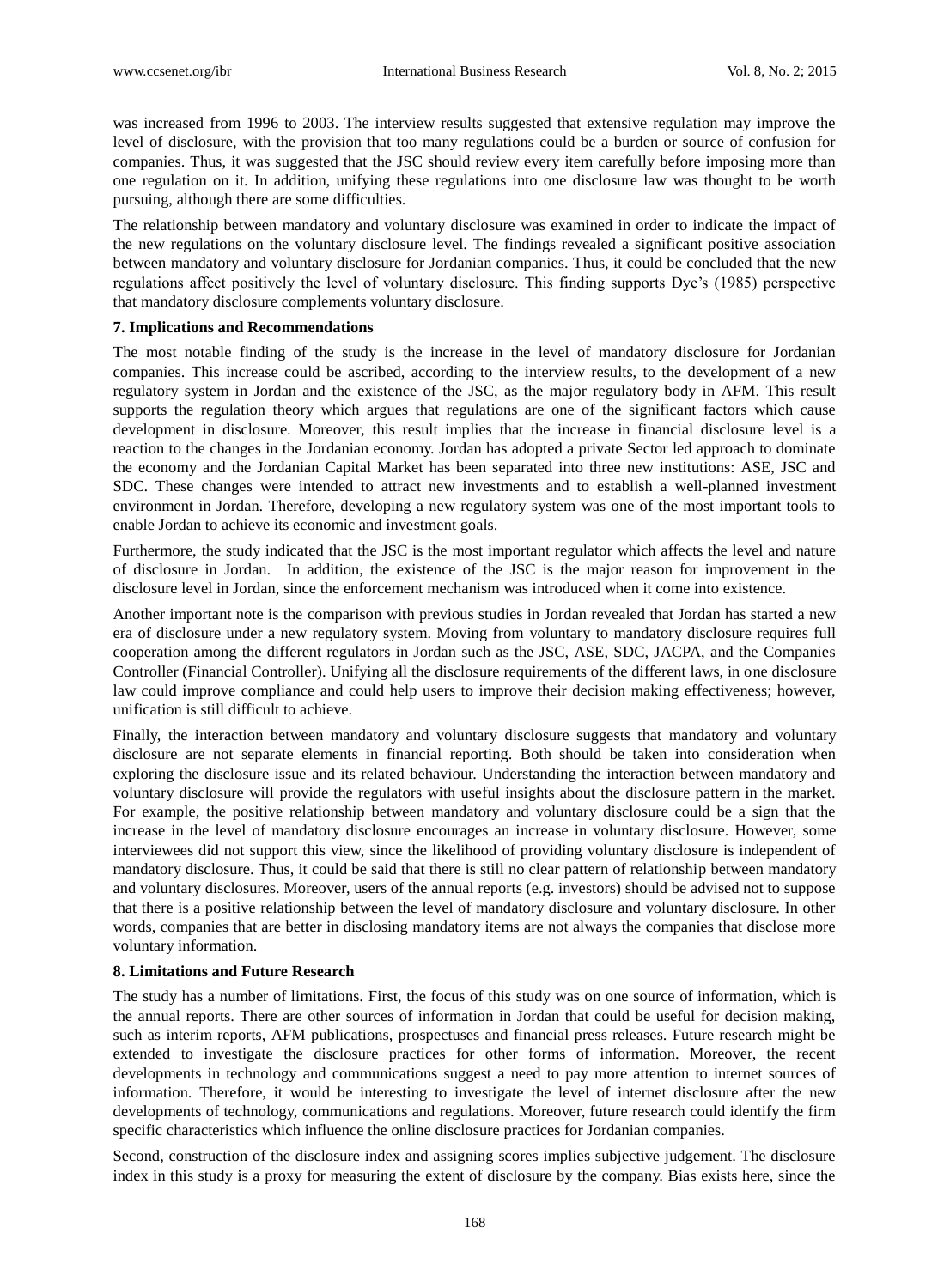researcher relied on contents of the annual reports, which may not always contain accurate information about the company. An avenue for future research is to employ a weighted disclosure index. The weighted index assesses the importance of each item in accordance with specific users' perspective (e.g. investors, financial analysts).

Third, there are some limitations as regards the interview data and analysis such as:

A- Translating the Arabic text into English text may not give a fully accurate transcript because some Arabic verbal utterances (especially non formal) have no English equivalent. However, the researcher reduced the subjectivity by matching the appropriate meaning for these Arabic verbal utterances to English, which would not affect the general meaning of the words or the sentence.

B- The study focused on interviewing specific user groups, regulators, auditors and a financial analyst, since they are the most relevant groups. Including more user groups such as managers and investors would provide different perspectives about disclosure issues in Jordan.

C- The sample size in the interview analysis (five interviewees) was small because it was viewed as a Secondary source of data collection. In addition, these interviews required official permission. While average duration was 1½ hours, more time would have given the opportunity to discuss further issues about disclosure in Jordan.

An interesting future research implies an extension of the study to compare disclosure between Jordan and other developing countries in the region (i.e. Middle Eastern countries). Collecting data for more companies in different countries, especially those with different disclosure regulations, would enhance the validation of the results in this study and would determine the differences and similarities in policy makers' decisions.

Moreover, the interaction and relationship between mandatory and voluntary disclosure is still under discussion. While quantitative results indicate a positive association, some interview results did not support such a result. Therefore, this is a motivation for future research to extend and test this relationship in different periods and for a larger sample. Such study will have a significant implication for regulators, that the flow of information in the capital market should consider the interaction among all different channels of information (i.e. mandatory and voluntary disclosures). In addition, the policy makers will have adequate knowledge to design the disclosure regulations in light of their influence on the level of disclosure for other sources of information (i.e. voluntary disclosure). Exploring such an interaction will provide an implication for researchers that mandatory and voluntary disclosures are not separated elements and researchers should take into consideration the relationship between them. Furthermore, exploring the interaction between components of mandatory disclosure (e.g. IASs, JSC requirements) and the different kinds of voluntary disclosure (e.g. press releases, online information) is also left for future research.

#### **References**

- Abayo, A. G. (1992). *The accountability and corporate disclosure practices in Tanzania*. PhD Thesis, University of Glasgow.
- Abd-Elsalam, O. H. (1999). *The introduction and application of international accounting standards to accounting disclosure regulations of a capital market in developing country: The case of Egypt*. PhD Thesis, Herriot-Watt University.
- Adina, P., & Ion, P. (2008). Aspects regarding corporate mandatory and voluntary disclsoure. *Economic Science Series, 17*(3), 1408–1412.
- Ahmed, K., & Nicholls, D. (1994). The impact of non-financial company characteristics on mandatory disclosure compliance in developing countries: The case of Bangladesh. *The International Journal of Accounting, 29*, 62–77.
- Akhtaruddin, M. (2005). Corporate mandatory disclosure practices in Bangladesh. *The International Journal of Accounting, 40*, 399–422. http://dx.doi.org/10.1016/j.intacc.2005.09.007
- Al-Akra, M., & Hutchinson, P. (2013). Family firm disclosure and accounting regulation reform in the Middle East: The case of Jordan. *Research in Accounting Regulation, 25,* 101–107. http://dx.doi.org/10.1016/j.racreg.2012.11.003
- Al-Akra, M., Eddie, I. A., & Ali, M. J. (2010). The Influence of the introduction of accounting disclosure regulation on mandatory disclosure compliance: Evidence from Jordan. *The British Accounting Review, 42*, 170–186. http://dx.doi.org/10.1016/j.bar.2010.04.001
- Ali, M., Ahmed, M., & Henry, D. (2004). Disclosure compliance with national accounting standards by listed companies in South Asia. *Accounting and Business Research, 34*(3), 183–199.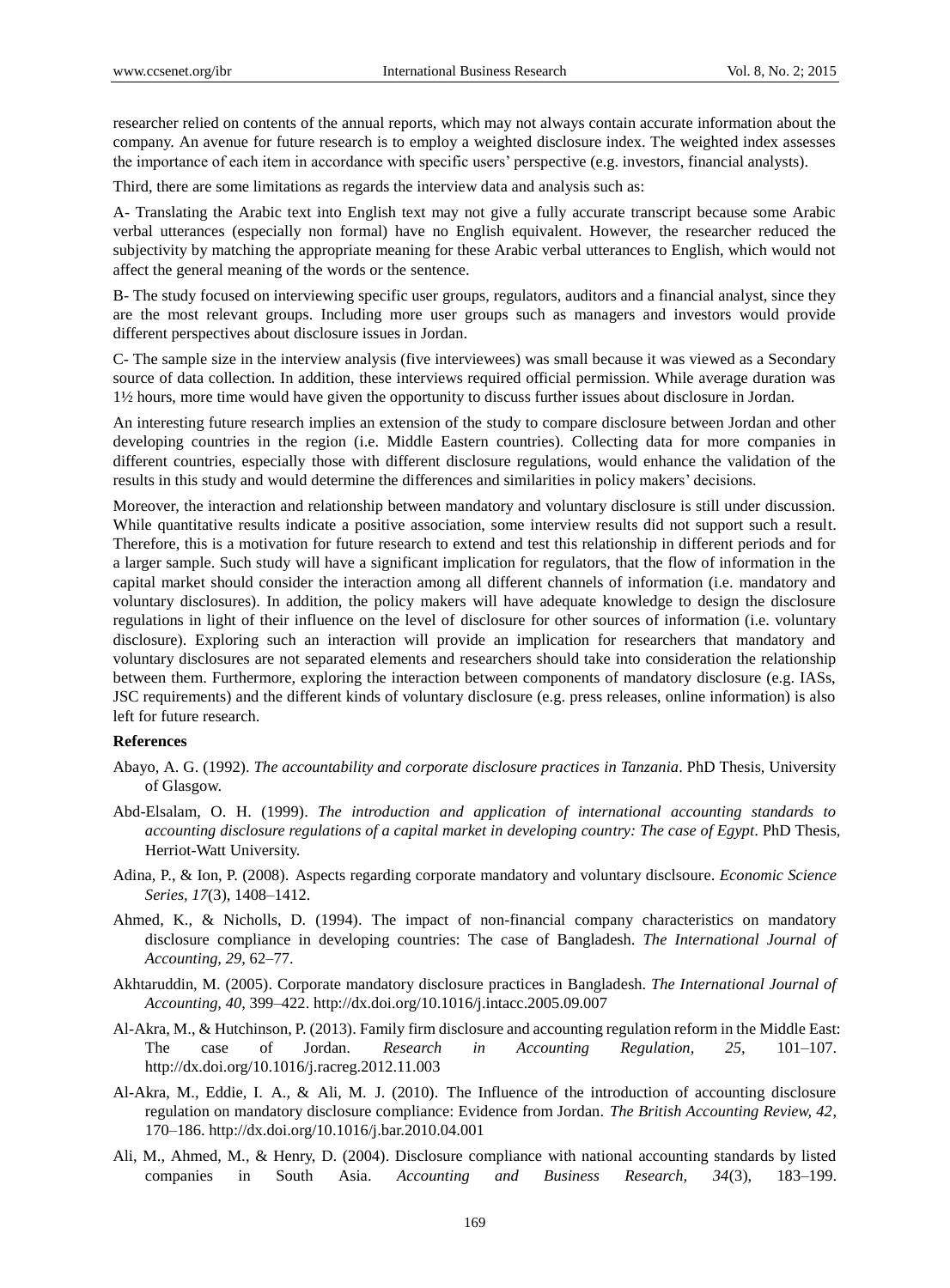http://dx.doi.org/10.1080/00014788.2004.9729963

- Al-Issa, Y. A. M. (1988). *The usefulness of corporate financial disclosure to investors in the Amman financial market*. PhD Thesis, University of Lancaster.
- Al-Khasib, S. (2004). *The economic annual report for the year 2003 in comparison to the 2002*. Amman Chamber of Commerce, Students and Training Department, May.
- Al-Mulhem, A. A. (1997). *An empirical investigation of the level of financial disclosure by Saudi Arabia corporations*. PhD Thesis, The University of Hull.
- Al-Razeen, A., & Karbhari, Y. (2004). Interaction between compulsory and voluntary disclosure in Saudi Arabian corporate annual reports. *Managerial Auditing Journal, 19*(3), 351–360. http://dx.doi.org/10.1108/02686900410524364
- Al-Shiab, M. (2003). *Financial consequences of IAS adoption: The case of Jordan*. PhD Thesis, University of Newcastle Upon-Tyne.
- Amman Financial Market Law No.1 for the year 1990, Amman, Jordan.
- Amman Financial Market Law No.31 for the year 1976, Amman, Jordan.
- Amman Stock Exchange. (2003). *Fifth Annual Report*, 2003, Amman, Jordan.
- Amman Stock Exchange. (n. d.). Retrieved from http://www.ase.com.jo
- Audit Law No.32 for the year 1985, Amman, Jordan.
- Broberg, P., Tagesson, T., & Collin, S. O. (2010). What explains variation in voluntary disclosure? A study of the annual reports of corporations listed on the Stockholm stock exchange. *Journal of Management and Governance, 14*, 351–377. http://dx.doi.org/10.1007/s10997-009-9104-y
- Buzby, S. L. (1975). Company size, listed versus unlisted stocks, and the extent of financial disclosure. *Journal of Accounting Research, 13*(1), 16–37. http://dx.doi.org/10.2307/2490647
- Chow, C. W., & Wong-Boren, A. (1987). Voluntary financial disclosure by Mexican corporation. *The Accounting Review, LXII*(3), 533–541.
- Collis, J., & Hussey, R. (2003). *Business research: A practical guide for undergraduate and postgraduate students* (2nd ed.). Palgrave Macmillan, Basingstoke.
- Companies Act No.1 for the year 1989, Amman, Jordan.
- Cooke, T. E. (1989). *An empirical study of financial disclosure by Swedish companies*. New York: Garland Publishing, Inc.
- Dye, R. A. (1985). Strategies accounting choice and the effect of alternative financial reporting requirements. *Journal of Accounting Research, 23*(2), 544–574. http://dx.doi.org/10.2307/2490826
- Dye, R. A. (1986). Proprietary and nonproprietary disclosures. *The Journal of Business, 59*(2), 331–366. http://dx.doi.org/10.1086/296331
- Einhorn, E. (2005). The nature of the interaction between mandatory and voluntary disclosures', *Journal of Accounting Research, 43*(4), September, 593–621. http://dx.doi.org/10.1111/j.1475-679X.2005.00183.x
- El-Gazzar, S. M., & Fornaro, J. M. (2012). Voluntary versus mandatory corporate disclosures on management responsibilities for financial reporting: An empirical investigation. *Global Review of Accounting and Finance*, *3*(2), 74–93.
- Firth, M. (1979). The impact of size, stock market listing, and auditors on voluntary disclosure in corporate annual reports. *Accounting and Business Research, 9*(36), 273–280. http://dx.doi.org/10.1080/00014788.1979.9729168
- Haniffa, R. M., & Cooke, T. E. (2002). Culture, corporate governance and disclosure in Malaysian corporations. *Abacus, 38*(3), 317–349. http://dx.doi.org/10.1111/1467-6281.00112
- Hossain, M. A., & Taylor, P. J. (1998). *Extent of disclosure in corporate annual reports in developing countries: A comparative study of India, Pakistan and Bangladesh*. A Paper presented to the Cardiff Business School, School Conference in Financial Reporting (held on 6-7 July).
- Hossain, M., & Hammami, H. (2009). Voluntary disclosure in the annual reports of an emerging country: The case of Qatar. *Advances in Accounting, incorporating Advances in International Accounting, 25*(1), 255–265.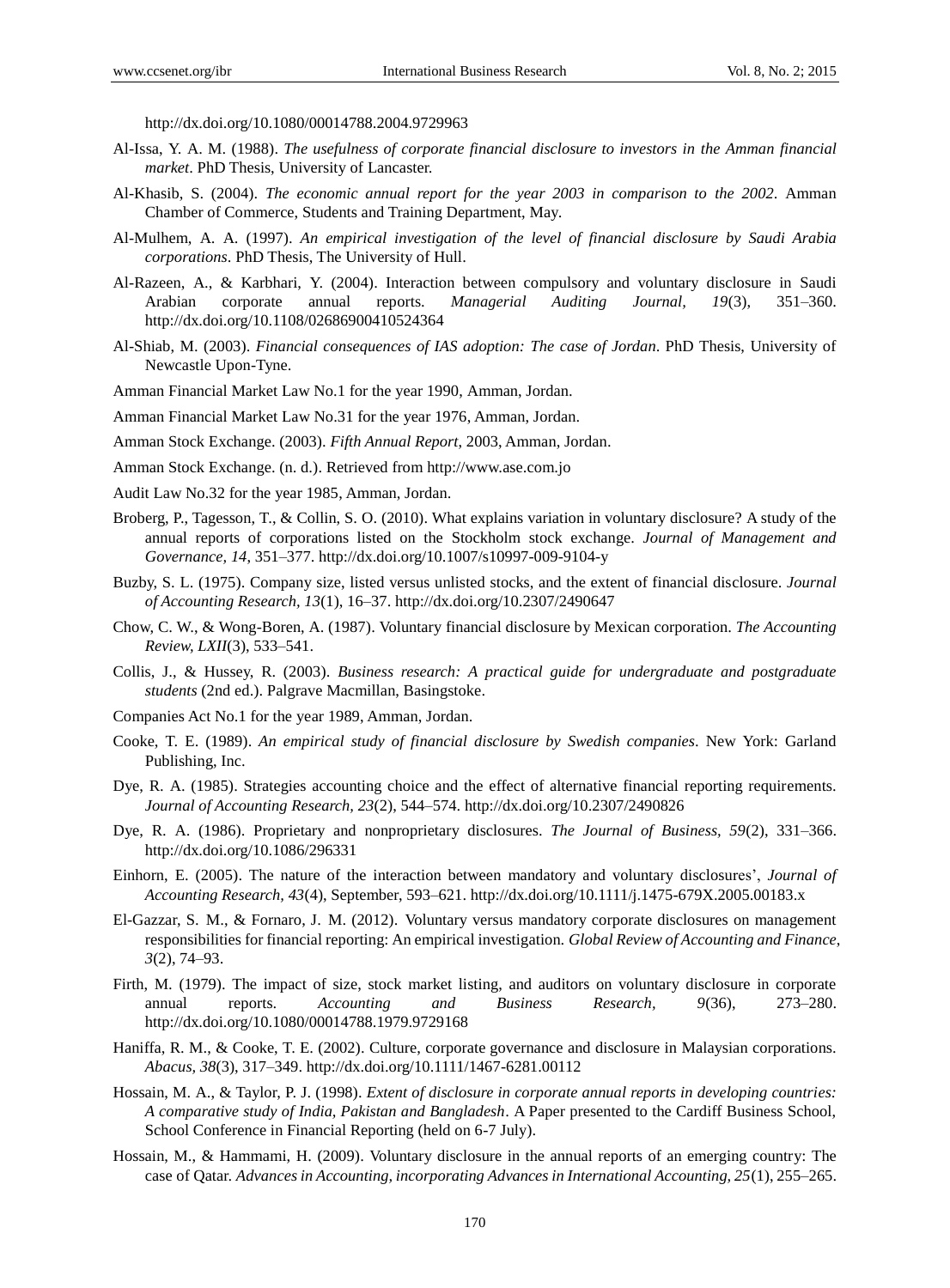- Inchausti, B. G. (1997). The influence of company characteristics and accounting regulation on information disclosed by Spanish firms. *The European Accounting Review, 6*(1), 45–68. http://dx.doi.org/10.1080/096381897336863
- Income Tax Law No.57 for the year 1985, Amman, Jordan.
- Jordan Securities Commission. Retrieved from http://www.jsc.gov.jo
- Khanna, T., Palepu, K. G., & Srinivasan, S. (2004). Disclosure practices of foreign companies interacting with U.S. markets. *Journal of Accounting Research, 42*(2), 475–525. http://dx.doi.org/10.1111/j.1475-679X.2004.00146.x
- Marston, C. L., & Shrives, P. J. (1991). The use of disclosure indices in accounting research: A review article. *British Accounting Review, 23*, 195–210. http://dx.doi.org/10.1016/0890-8389(91)90080-L
- Morse, J. M. (1991). Approaches to qualitative-quantitative methodological triangulation. *Nursing Research*, *40*(1), 120–123.
- Naser, K., & Nuseibeh, R. (2003). Quality of financial reporting: evidence from the listed saudi no financial companies. *The International Journal of Accounting, 38*, 41–69. http://dx.doi.org/10.1016/S0020-7063(03)00002-5
- Neuman, W. L. (2006). *Social research methods: Qualitative and quantitative approaches* (6th ed.). Pearson International Edition, Boston.
- Omar, B., & Simon, J. (2011). Corporate aggregate disclosure practices in Jordan. *Advances in Accounting, Incorporating Advances in International Accounting, 27*, 166–186.
- Owusu-Ansah, S., & Yeoh, J. (2005). The effect of legislation on corporate disclosure practices. *Abacus, 41*(1), 92–109. http://dx.doi.org/10.1111/j.1467-6281.2005.00171.x
- Popova, T., Georgakopoulos, G., Sotiropoulos, I., & Vasileiou, K. (2013). Mandatory disclosure and its impact on the company value. *International Business Research, 6*(5), 1–16.
- Raffournier, B. (1995). The determinants of voluntary financial disclosure by Swiss listed companies. *The European Accounting Review, 4*(2), 261–280. http://dx.doi.org/10.1080/09638189500000016
- Robertson, C. J., Al-Angari, H. A., & Al-Alsheikh, S. A. (2012). The impact of voluntary disclosure on the mandatory disclosure of financial information: A study of companies on the Saudi Arabian stock exchange. *International Journal of Management, 29*(1), 379–388.
- Securities Depository Centre. Retrieved from http://www.sdc.com.jo
- Solas, C. (1994). Financial reporting practice in Jordan: An empirical test. *Advances in International Accounting, 7*, 43–60.
- Suwaidan, M. S. (1997). *Voluntary disclosure of accounting information: The case of Jordan*. PhD Thesis, University of Aberdeen.
- Tai, B. Y. K., Au-Yeung, P. K., Kwok, M. C. M., & Lau, L. W. C. (1990). Non-compliance with disclosure requirements in financial statements: The case of Hong Kong companies. *The International Journal of Accounting, 25*, 99–112.
- Taplin, R., Tower, G., & Hancock, P. (2002). Disclosure (discernibility) and compliance of accounting policies: Asia- Pacific evidence. *Accounting Forum, 26*(2), 172–190. http://dx.doi.org/10.1111/1467-6303.00085
- The Securities Law No. 23 of 1997, Amman, Jordan.
- Tower, G., Hancock, P., & Taplin, R. H. (1999). A regional study of listed companies' compliance with international accounting standards. *Accounting Forum, 23*(3), 293–305. http://dx.doi.org/10.1111/1467-6303.00016
- Tsalavoutas, I. (2011). Transition to IFRS and compliance with mandatory disclosure requirement: What is the signal? *Advances in Accounting, incorporating Advances in International Accounting, 27*, 390–405.
- Walker, R. G., & Mack, J. (1998). The influence of regulation on the publication of consolidated statements. *Abacus, 34*(1), 48–74. http://dx.doi.org/10.1111/1467-6281.00022
- Wallace, R. S. O. (1988). Corporate financial reporting in Nigeria. *Accounting and Business Research, 18*(72), 352–362. http://dx.doi.org/10.1080/00014788.1988.9729382